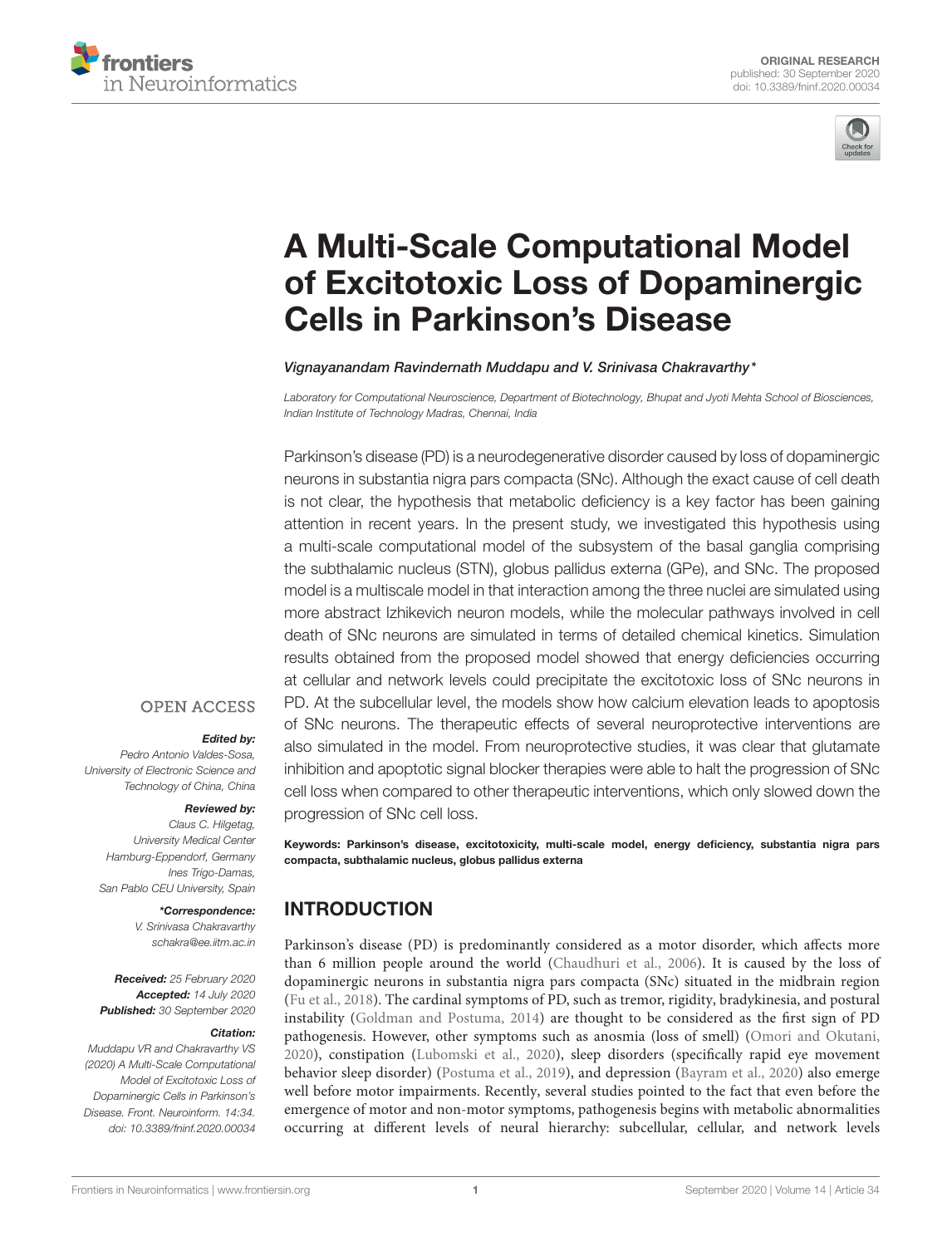(Bolam and Pissadaki, 2012; Pissadaki and Bolam, 2013; Pacelli et al., 2015; Limphaibool et al., 2018; Nam et al., 2018; Muddapu et al., 2019, 2020a,b). With the help of a computational model, Muddapu et al. (2019) have recently suggested that the excitotoxic loss of SNc cells might be due to energy deficiencies occurring at different levels in the neural hierarchy.

If metabolic factors are indeed the deep underlying reasons behind PD pathogenesis, it is a hypothesis that deserves closer attention because any positive proof regarding the role of metabolic factors puts an entirely new spin on PD research. Unlike current therapeutic approaches that manage the symptoms rather than provide a cure, the new approach can, in principle, point to a more lasting solution. If inefficient energy delivery or energy transformation mechanisms are the reason behind degenerative cell death in PD, relieving the metabolic load on the vulnerable neuronal clusters, by intervening through surgical and/or pharmacological approaches could prove to be a decisive treatment for PD, a disease that previously proved itself to be intractable to current therapeutic approaches.

In this work, using computational models, we investigated the hypothesis that the major cause of SNc cell loss in PD might be due to energy deficiency occurring in SNc neurons. In the proposed modeling study, we focused on excitotoxicity in SNc caused by the subthalamic nucleus (STN), which is precipitated by energy deficiency and on understanding the mechanism behind neurodegeneration during excitotoxicity. Moreover, it aims to suggest therapeutic interventions that can reduce the metabolic burden on the SNc neurons, which in turn can delay the progression of SNc cell loss in PD. In Muddapu and Chakravarthy (2017), we proposed a preliminary computational spiking network model of STN-mediated excitotoxicity in SNc with an abstract treatment of apoptosis. Building on the previous version of the model in Muddapu et al. (2019), we have improved the excitotoxicity model by incorporating more biologically plausible dopamine plasticity and also explored the therapeutic strategies to slow down or halt SNc cell loss. In Muddapu and Chakravarthy (2020b), we proposed a comprehensive computational model of SNc cell which helped us to understand the pathophysiology of neurodegeneration at a subcellular level in PD. The previous excitotoxicity models (Muddapu and Chakravarthy, 2017; Muddapu et al., 2019) use a slightly abstract single neuron model of SNc with a simplified representation of programmed cell death and explored the network level interactions that possibly lead to cell death. In the present paper, we used a biophysically elaborate model of SNc neurons and studied the link between energy deficiency and molecular level changes that occur inside SNc neurons under PD conditions. Specifically, we considered intracellular molecular mechanisms such as energy metabolism, dopamine turnover processes, calcium buffering mechanisms, and apoptotic signal pathways. Using such a hybrid model, we were able to show excitotoxic loss of SNc neurons, which was precipitated by energy deficiency and postulated the possible mechanism behind excitotoxic neurodegeneration. Moreover, we also explored various therapeutic interventions to halt or slow down the progression of SNc cell loss.

### **METHODS**

The proposed hybrid excitotoxicity model (HEM) in PD consisted of three nuclei from basal ganglia, namely STN, SNc, and globus pallidus externa (GPe). The SNc neuron was modeled as a biophysical neuronal model, and STN and GPe neurons (Muddapu et al., 2019) were modeled using the Izhikevich neuron model (Izhikevich, 2007). Neurons in each nucleus were arranged as a two-dimensional lattice (**Figure 1**). All the simulations were carried out on the MATLAB (RRID:SCR\_001622) platform, where all models were numerically integrated with a time step of 0.1 ms.

# Izhikevich (Spiking) Neuronal Model (STN, GPe)

The Izhikevich neuronal models are capable of exhibiting biologically realistic firing patterns at relatively low computational expense (Izhikevich, 2003). The proposed model of HEM consisted of GPe and STN neurons modeled as Izhikevich spiking neuron models, where the Izhikevich neuronal model parameters were adopted from the literature (Michmizos and Nikita, 2011; Mandali et al., 2015). The neuronal population sizes in the model were selected based on the anatomical data of rat basal ganglia (Oorschot, 1996; Arbuthnott and Wickens, 2007). The external bias current  $(I^x)$ was adjusted to match the firing rate of nuclei with published data (Tripathy et al., 2015).

The Izhikevich neuron model of GPe and STN consisted of two variables, namely membrane potential  $(v^x)$ , and the membrane recovery variable  $(u^x)$ :

$$
C^{x} * \frac{d\left(v_{ij}^{x}\right)}{dt} = 0.04(v_{ij}^{x})^{2} + 5v_{ij}^{x} + 140 - u_{ij}^{x} + I_{ij}^{x} + I_{ij}^{syn} \tag{1}
$$

$$
d\left(u_{ij}^{x}\right) = 0.1 x + Y_{ij}^{x}
$$

$$
\frac{u(u_{ij})}{dt} = a(bv_{ij}^x - u_{ij}^x)
$$
 (2)

Resetting:

$$
if \t v_{ij}^x \geq v_{peak}^x \t \begin{cases} v_{ij}^x \leftarrow c \\ u_{ij}^x \leftarrow u_{ij}^x + d \end{cases}
$$
 (3)

where,  $v_{ij}^x$ , and  $u_{ij}^x$  are the membrane potential, and the membrane recovery variables of a neuronal type x at the location  $(i, j)$ , respectively,  $I_{ij}^x$ , and  $I_{ij}^{syn}$  are the external bias, and total synaptic currents received to a neuronal type x at the location  $(i, j)$ , respectively,  $C^x$  is the membrane capacitance of a neuronal type x, {a, b, c, d} are Izhikevich neuronal model parameters,  $v_{peak}^x$  is the maximum (peak) membrane voltage set to a neuronal type  $\boldsymbol{x}$ (where  $x = STN$  or  $GPe$ ).

# Biophysical (Conductance-Based) Neuron Model (SNc)

The biophysical neuron model of SNc in the proposed HEM was adopted from Muddapu and Chakravarthy (2020b). The detailed biophysical model of SNc neuron consisted of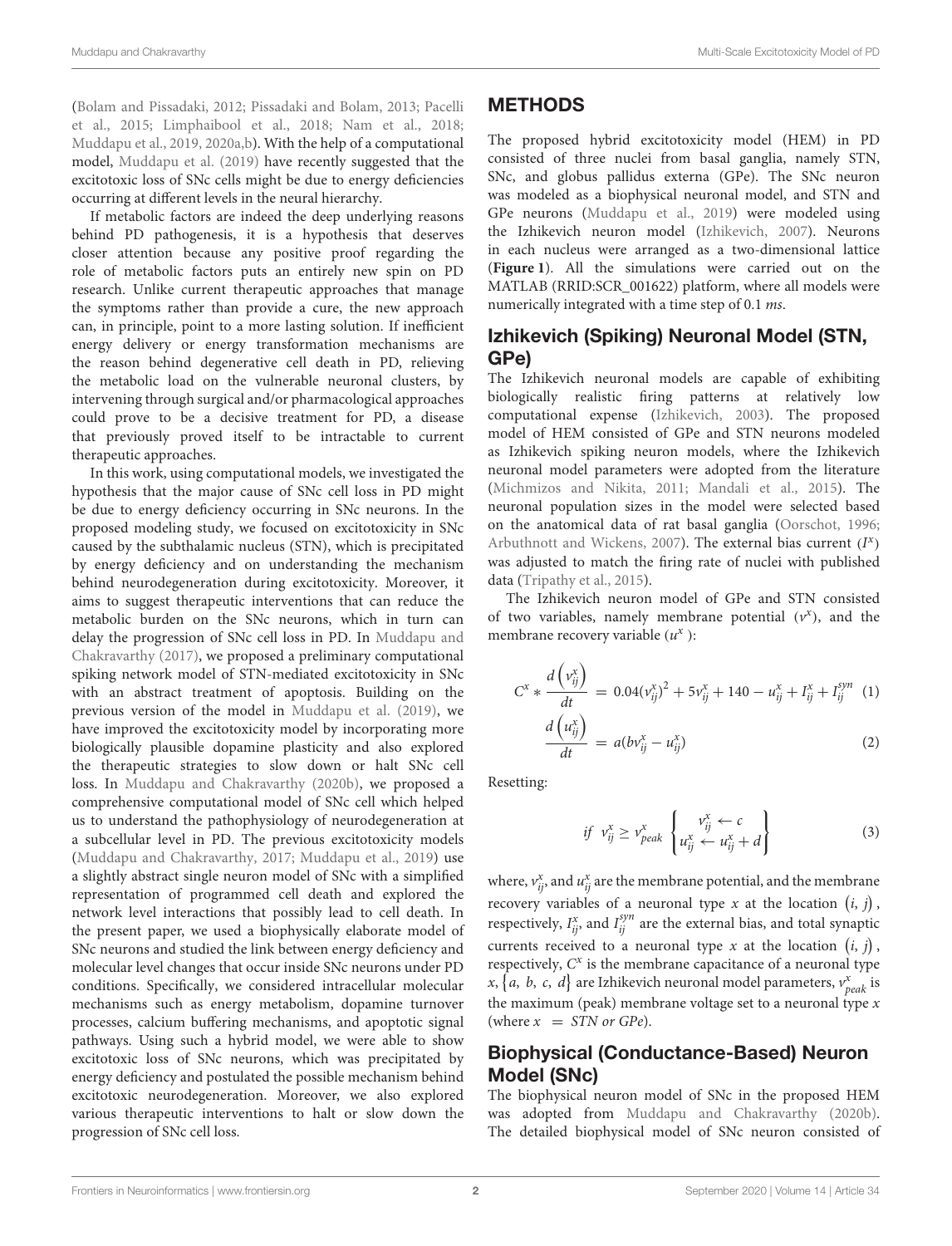

cellular and molecular processes such as ion channels (active ion pumps, ion exchangers), calcium buffering mechanisms (calcium-binding proteins, organelles sequestration of calcium), energy metabolism pathways (glycolysis and oxidative phosphorylation), dopamine turnover processes (synthesis, storage, release, reuptake, and metabolism), and apoptosis (endoplasmic reticulum-stress and mitochondrial-induced apoptosis). The dynamics of SNc membrane potential  $(v^{SNe})$  is given as,

$$
\frac{d\left(v_{ij}^{SNe}\right)}{dt} = \frac{F * v_{cyt}}{C^{SNe} * A_{pm}} * [J_{m,Na} + 2 * J_{m,Ca} + J_{m,K} + J_{inp}]
$$
\n(4)

where, F is the Faraday's constant,  $C^{SNe}$  is the SNc membrane capacitance,  $v_{cyt}$  is the cytosolic volume,  $A_{pmu}$  is the cytosolic area,  $J_{m,N_a}$  is the sodium membrane ion flux,  $J_{m,Ca}$  is the calcium membrane ion flux,  $J_{m,K}$  is the potassium membrane ion flux, and  $J_{inp}$  is the overall input current flux. A more detailed description of the SNc neuron model was provided in Muddapu and Chakravarthy (2020b).

In the proposed model, intracellular calcium concentration in the SNc neuron was dependent on calcium-binding proteins, mitochondria (MT), and endoplasmic reticulum (ER) (Zündorf and Reiser, 2011; Zaichick et al., 2017). The intracellular calcium concentration dynamics  $([Ca<sub>i</sub>])$  of the SNc neuron (Muddapu and Chakravarthy, 2020b) is given by,

$$
\frac{d([Ca_i])}{dt} = J_{m,Ca} - J_{calb} - 4 * J_{cam} - J_{serca,er} + J_{ch,er}
$$

$$
+ J_{leak,er} - J_{mcu,mt} + J_{out,mt}
$$
(5)

where,  $J_{m,Ca}$  is the flux of calcium ion channels,  $J_{calb}$  is the calcium buffering flux by calbindin,  $J_{cam}$  is the calcium buffering flux by calmodulin,  $J_{\text{serca,er}}$  is the calcium buffering flux by ER uptake of calcium through sarco/endoplasmic reticulum calcium-ATPase,  $J_{ch,er}$  is the calcium efflux from ER by calcium-induced calcium release mechanism,  $J_{leaker}$  is the calcium leak flux from ER,  $J_{mcu,mt}$  is the calcium buffering flux by MT uptake of calcium through mitochondrial calcium uniporters (MCUs), and  $J_{out,mt}$  is the calcium efflux from MT through sodium-calcium exchangers, mitochondrial permeability transition pores (PTPs), and nonspecific leak flux.

### Synaptic Connections

The synaptic connectivity among different neuronal populations was modeled as a standard single exponential model of postsynaptic currents (Humphries et al., 2009) as follows:

$$
\tau_{Recep} * \frac{d\left(h_{ij}^{x \to y}\right)}{dt} = -h_{ij}^{x \to y} + S_{ij}^x(t) \tag{6}
$$
  

$$
I_{ij}^{x \to y} (t) = W_{x \to y} * h_{ij}^{x \to y} (t) * (E_{Recep} - v_{ij}^y(t)) (7)
$$

The N-Methyl-D-aspartic Acid (NMDA) current was regulated by voltage-dependent magnesium channels which were modeled as,

$$
B_{ij}(v_{ij}) = \frac{1}{1 + \left(\frac{Mg^{2+}}{3.57} * e^{-0.062 * v_{ij}^y(t)}\right)}
$$
(8)

where,  $h_{ij}^{x \to y}$  is the gating variable for the synaptic current from neuronal type x to neuronal type y (where  $x \rightarrow y =$  $\{STN \rightarrow STN, STN \rightarrow SNC, STN \rightarrow GPe, GPe \rightarrow STN, GPe \rightarrow$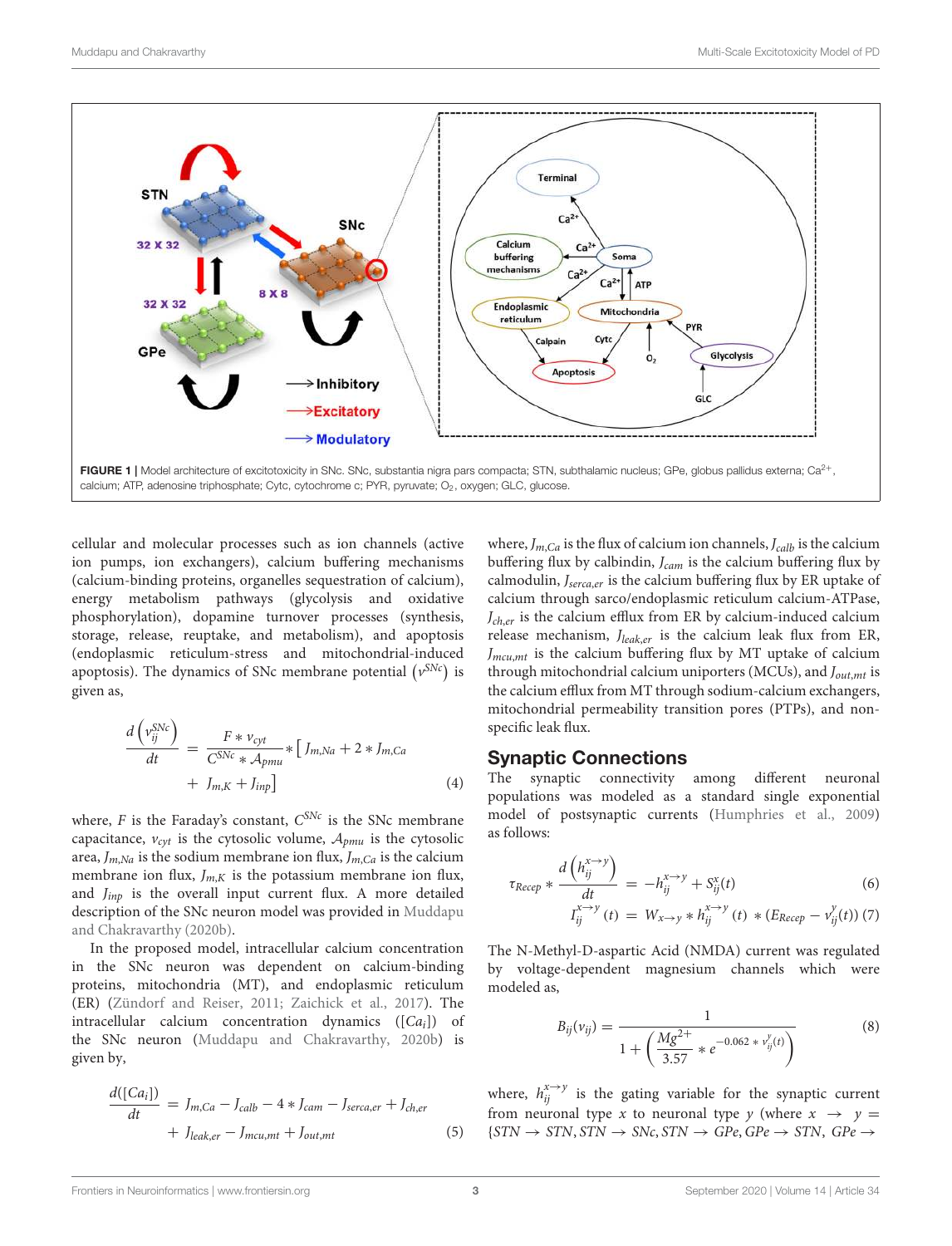| <b>TABLE 1</b>   Parameter values used in the proposed HEM. |  |
|-------------------------------------------------------------|--|
|-------------------------------------------------------------|--|

| <b>STN</b>    | GPe               |
|---------------|-------------------|
|               |                   |
| $a = 0.005$ , | $a = 0.1$         |
| $b = 0.265$ , | $b = 0.2$ .       |
| $c = -65$     | $c = -65.$        |
| $d = 1.5$     | $d = 2$           |
| 3 pA          | 4.25 pA           |
| $30 \, mV$    | $30 \, \text{mV}$ |
| $1 \mu F$     | $1 \mu F$         |
| 11            | 15                |
| 1.4           | 1.6               |
| 1.3           | 0.1               |
| 6 ms          | 6 ms              |
| $160$ ms      | $160$ ms          |
| 4 ms          | 4 ms              |
| $0 \, mV$     | $0 \,$ m $V$      |
| $0 \, mV$     | $0 \,$ m $V$      |
| $-60$ mV      | $-60$ mV          |
| $1 \, mM$     | $1 \, mM$         |
|               |                   |

GPe),  $\tau_{Recep}$  is the decay constant for the synaptic receptor,  $S_{ij}^x$  is the spiking activity of a neuronal type x at time t,  $W_{x\rightarrow y}$  is the synaptic weight from neuron x to y,  $v_{ij}^y$  is the membrane potential of the neuronal type  $y$  at the location  $(i, j)$ ,  $E_{Recep}$  is the receptor-associated synaptic potential (Recep  $= GAMA/AMPA/NMDA$ , and  $[Mg^{2+}]$  is the magnesium ion concentration. The time constants of Gamma-Amino Butyric Acid (GABA), Alpha-amino-3-hydroxy-5-Methyl-4-isoxazole Propionic Acid (AMPA), and NMDA in STN and GPe were chosen from Götz et al. (1997) are given in **Table 1**.

### Lateral Connections

The lateral connections in SNc, STN, and GPe, were modeled as Gaussian neighborhoods (Muddapu et al., 2019),

$$
w_{ij,pq}^{m \to m} = A_m * e^{-\frac{-d_{ij,pq}^2}{R_m^2}}
$$
\n(9)

$$
d_{ij,pq}^2 = (i - p)^2 + (j - q)^2 \tag{10}
$$

where,  $w_{ij,pq}^{m\rightarrow m}$  is the weight of lateral connection strength of a neuronal type m at the location  $(i, j)$ ,  $d_{ij,pq}$  is the distance of neuron at the location  $(i, j)$  from the center neuron  $(p, q)$ ,  $R_m$  is the standard deviation of Gaussian, and  $A_m$  is the amplitude of lateral synaptic strength (where  $m = GPe$  or STN or SNc).

The lateral connections within SNc and GPe populations were considered as inhibitory and within STN as excitatory (Muddapu et al., 2019) (**Figure 1**). The lateral currents in the STN and GPe were modeled similar

TABLE 2 | Parameter values used for SNc lateral connections.

| Parameter                                     | Value         | Parameter    | Value                    |
|-----------------------------------------------|---------------|--------------|--------------------------|
| Number of laterals (nlat <sup>x</sup> )       | 5             | $\theta_q$   | $20 \, \text{mV}$        |
| Radius of Gaussian laterals $(R^x)$           | 1.6           | $\theta_q^H$ | $-57$ mV                 |
| Synaptic strength within laterals $(A^x)$     | 0.1           | $\sigma_q^H$ | $2$ mV                   |
| Synaptic conductance $(W_{x\rightarrow y})$   | 0.01          | $\alpha$     | $2 \text{ ms}^{-1}$      |
| Synaptic potential of GABA receptor $(EGABA)$ | $63.45 \, mV$ | β            | $0.08 \, \text{ms}^{-1}$ |

to Equations (6–8) and in the case of SNc which was modeled as,

$$
H_{\infty} = \frac{1}{1 + e^{\left(\frac{-\left(v_{ij}^x - \theta_g - \theta_g^H\right)}{\sigma_g^H}\right)}}\tag{11}
$$

$$
\frac{ds_{ij}^{x \to y}}{dt} = \alpha * \left(1 - s_{ij}^{x \to y}\right) * H_{\infty} - \beta * s_{ij}^{x \to y}
$$
 (12)

$$
I_{ij}^{x \to y}(t) = W_{x \to y} * s_{ij}^{x \to y} * \left(v_{ij}^{y}(t) - E_{GABA}\right)
$$
 (13)

where,  $I_{ij}^{x \to y}$  is the synaptic current from neuronal type x to neuronal type y,  $W_{x\rightarrow y}$  is the weight of synaptic strength from neuronal type *x* to neuronal type *y*,  $v_{ij}^x$ , and  $v_{ij}^y$  are the membrane potential of the neuronal type  $x$  and  $y$ , respectively, at the location  $(i, j)$ ,  $E_{GABA}$  is the GABAergic receptor reversal potential, and  $s_{ii} \xrightarrow{s_{ii}}$  $\mathcal{F}'$  is the synaptic gating variable from neuronal type x and y at the location  $(i, j)$  (where  $x \rightarrow y = \{S N c \rightarrow S N c\}$  only). The parametric values of α,  $\beta$ ,  $\theta_g$ ,  $\theta_g^H$ ,  $\sigma_g^H$  are adopted from Rubin and Terman (2004) and given in **Table 2**.

### Effect of Dopamine on Synaptic Plasticity

Dopamine (DA) modulated lateral connection strength in STN, SNc, and GPe populations. As DA levels increased, the lateral connection strength in GPe and SNc increased, whereas, in the case of STN, it decreased. DA-modulation of lateral connection strength is modeled as,

$$
A^{STN} = s_{\text{max}}^{STN} * e^{(-cd_{\text{stn}} * DA_s(t))}
$$
(14)

$$
A^{GPe} = s_{\min}^{GPe} * e^{(cd_{gpe} * DA_s(t))}
$$
\n(15)

$$
A^{SNe} = s_{\min}^{SNe} * e^{(cd_{snc} * DA_s(t))}
$$
(16)

where, 
$$
s_{\text{max}}^{STN}
$$
,  $s_{\text{min}}^{GP}$ , and  $s_{\text{min}}^{SNC}$  are lateral connection strengths of STN, *GPe*, and *SNC*, respectively, where dopamine effect on the basal spontaneous activity of the neuronal population was minimal, *cd<sub>stn</sub>*, *cd<sub>gpe</sub>*, and *cd<sub>snc</sub>* are the parameter values which modulated the influence of dopamine on the lateral connections in STN, *GPe*, and *SNC* populations, respectively, *DA<sub>s</sub>* (*t*) is the instantaneous DA level. The instantaneous DA was estimated by the spatial average DA concentration of all the terminals at a

given instant. All parameter values are given in **Table 3**. The post-synaptic effects of DA in SNc, STN, and GPe were modeled similar to Muddapu et al. (2019),

$$
W_{x \to y} = (1 - cd2 * DAs (t)) * w_{x \to y}
$$
 (17)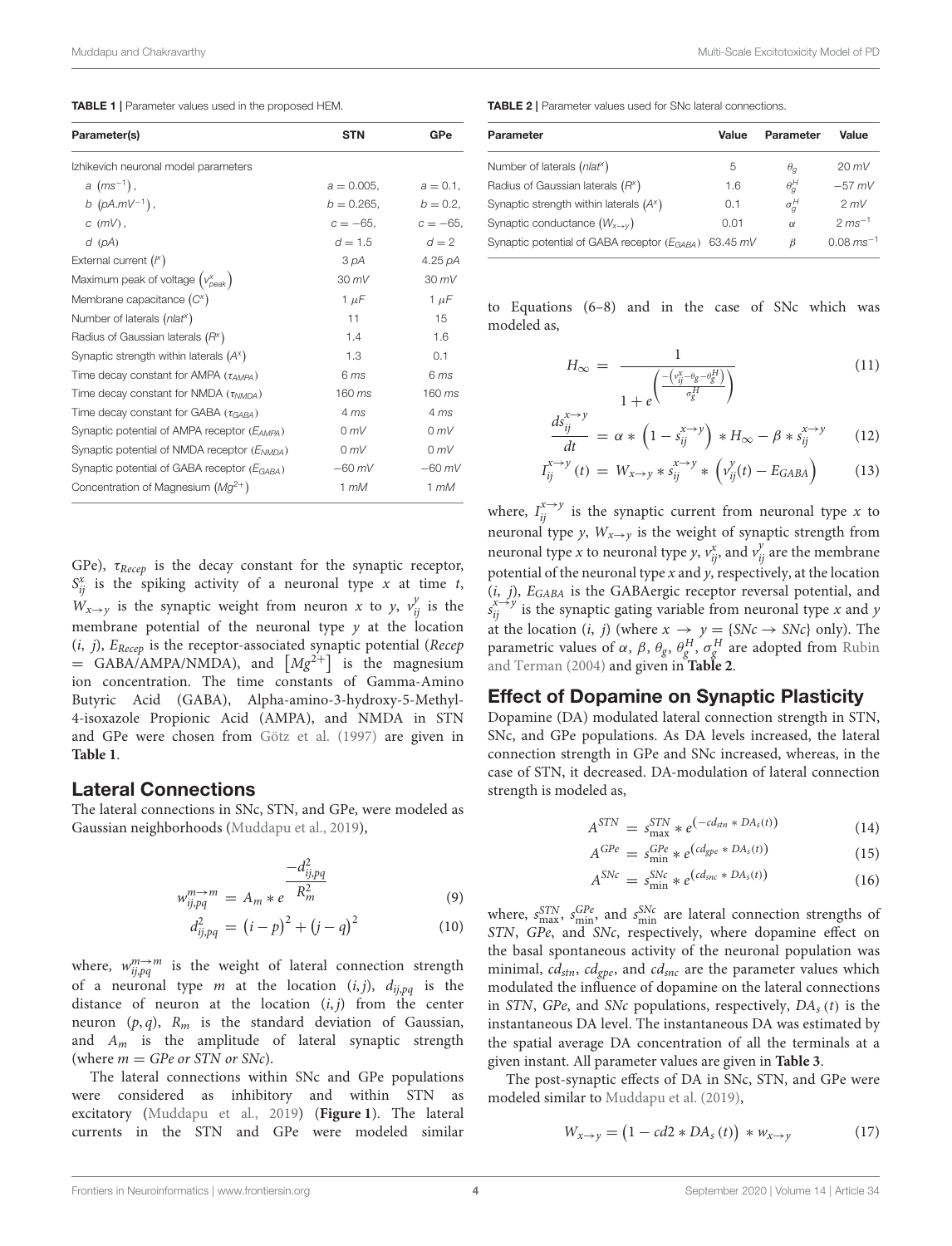TABLE 3 | Parameter values of dopamine effect on target neuronal populations.

| Parameter                     | Value              | Parameter                 | Value              |
|-------------------------------|--------------------|---------------------------|--------------------|
| $S_{\text{max}}^{\text{STN}}$ | 1.3                | $cd_{stn}$                | 4.87               |
| $S_{\text{min}}^{GPe}$        | 0.1                | $cd_{qpe}$                | 7                  |
| $S_{\text{min}}^{SNC}$        | $1 \times 10^{-6}$ | cd <sub>snc</sub>         | 4.6055             |
| cd2                           | 0.1                | $WSTN \rightarrow SNC$    | 0.3                |
| $WGPe \rightarrow GPe$        | 1                  | $W_{SNC\rightarrow SNC}$  | 0.01               |
| $WSTN \rightarrow GPe$        |                    | $WGPe \rightarrow STN$    | 20                 |
| $WSTN \rightarrow STN$        | 1                  | $F_{STN \rightarrow SNC}$ | $1 \times 10^{-5}$ |

where,  $w_{x\to y}$  is the synaptic weight  $(STN \rightarrow GPe, GPe \rightarrow STN, STN \rightarrow STN, GPe \rightarrow GPe, STN$  $\rightarrow$  SNc, SNc  $\rightarrow$  SNc), cd2 is the parameter that affects the post-synaptic current, and  $DA<sub>s</sub>(t)$  is the instantaneous dopamine level.

# Total Synaptic Current Received by Each Neuronal Type

#### **SNc**

The total synaptic current received by an SNc neuron at the lattice position  $\left( i,j\right)$  is the summation of the glutamatergic input from the STN neurons, considering both NMDA and AMPA receptor activation, and lateral GABAergic current from other SNc neurons.

$$
I_{ij}^{S N c s y n} = F_{STN \to S N c} * \left( I_{ij}^{N M D A \to S N c} + I_{ij}^{A M P A \to S N c} \right) + I_{ij}^{G A B A l a t}
$$
\n(18)

where,  $I_{ij}^{NMDA \rightarrow SNe}$  and  $I_{ij}^{AMPA \rightarrow SNe}$  are the glutamatergic currents from the STN neurons corresponding to NMDA and AMPA receptors activation, respectively;  $I_{ij}^{GABAlat}$  is the lateral GABAergic current from other SNc neurons;  $F_{STN\rightarrow SNc}$  is the scaling factor for the glutamatergic current from STN neuron.

#### GPe

The total synaptic current received by a GPe neuron at the lattice position  $\left( i,j\right)$  is the summation of the glutamatergic input from the STN neurons considering both NMDA and AMPA receptors activation and the lateral GABAergic current from other GPe neurons.

$$
I_{ij}^{GPesyn} = I_{ij}^{NMDA \to GPe} + I_{ij}^{AMPA \to GPe} + I_{ij}^{GABAlat}
$$
 (19)

where,  $I_{ij}^{NMDA \rightarrow GPe}$  and  $I_{ij}^{AMPA \rightarrow GPe}$  are the glutamatergic currents from STN neuron considering both NMDA and AMPA receptors activation, respectively;  $I_{ij}^{GABAlat}$  is the lateral GABAergic current from other GPe neurons.

### **STN**

The total synaptic current received by a STN neuron at the lattice position  $\left( i,j\right)$  is the summation of the GABAergic input from the GPe neurons and the lateral glutamatergic input from other STN neurons considering both NMDA and AMPA receptors activation.

$$
I_{ij}^{STNsyn} = I_{ij}^{GABA \to STN} + I_{ij}^{NMDAlat} + I_{ij}^{AMPAlat}
$$
 (20)

where,  $I_{ij}^{GABA \rightarrow STN}$  is the GABAergic current from  $GPe$  neuron;  $I_{ij}^{NMDAlat}$  and  $I_{ij}^{AMPAlat}$  are the lateral glutamatergic currents from other STN neurons considering both NMDA and AMPA receptors activation, respectively.

### Calcium-Induced Neurodegeneration in **SNc**

Calcium plays a dual role in living organisms—as a survival factor or a ruthless killer (Orrenius et al., 2003). For the survival of neurons, minimal (physiological) levels of glutamate stimulation are required. Under normal conditions, calcium concentration within a cell is tightly regulated by pumps, transporters, calciumbinding proteins, ER, and MT (Wojda et al., 2008; Surmeier et al., 2011). Due to prolonged calcium influx driven by excitotoxicity, calcium homeostasis within the cell is disrupted, which results in cellular imbalance, leading to activation of apoptotic pathways (Bano and Ankarcrona, 2018). The SNc soma undergoes degeneration when there is an abnormal calcium build up inside the cell resulting in calcium loading inside ER and MT, which leads to ER stress-induced and MT-induced apoptosis, respectively (Malhotra and Kaufman, 2011). The proposed model will also include the apoptotic processes inside SNc neurons, which get activated when calcium levels in the neuron cross a certain threshold as a result of overexcitation and/or metabolic deficiency. In the proposed HEM model, we incorporated a mechanism of programmed cell death, whereby an SNc neuron under high stress (high calcium levels) kills itself. The stress in a given SNc neuron is observed by monitoring the intracellular calcium concentrations in the cytoplasm, ER, and MT.

The SNc neuron undergoes ER-stress-induced apoptosis when calcium levels in ER cross a certain threshold  $(ER<sub>thres</sub>)$ . Under such conditions, the particular SNc neuron gets eliminated as follows,

$$
if \quad Ca_{ij}^{ER}(t) > ER_{thres}, \quad then \quad v_{ij}^{SNe}(t) = 0 \tag{21}
$$

where,  $Ca_{ij}^{ER}$  is the calcium concentration in the ER,  $ER_{thres}$  is the calcium concentration threshold after which ER-stress induced apoptosis is initiated  $\left( ER_{thres} = 2.15 \times 10^{-3} \text{ mM} \right)$ ,  $v_{ij}^{SNe}$  is the membrane voltage of neuron at the lattice position  $(i, j)$ .

The ER calcium concentration ( $[Ca_{er}]$ ) dynamics is given by,

$$
\frac{d([Ca_{er}])}{dt} = \frac{\beta_{er}}{\rho_{er}} * (J_{serca,er} - J_{ch,er} - J_{leak,er})
$$
 (22)

where,  $\beta_{er}$  is the ratio of free calcium to total calcium concentration in the ER,  $\rho_{er}$  is the volume ratio between the ER and cytosol,  $J_{\text{serca,er}}$  is the calcium buffering flux by ER uptake of calcium through SERCA,  $J_{ch,er}$  is the calcium efflux from ER by CICR mechanism, and  $J_{leak,er}$  is the calcium leak flux from ER.

The SNc neuron undergoes mitochondria-induced apoptosis when calcium levels in mitochondria cross a certain threshold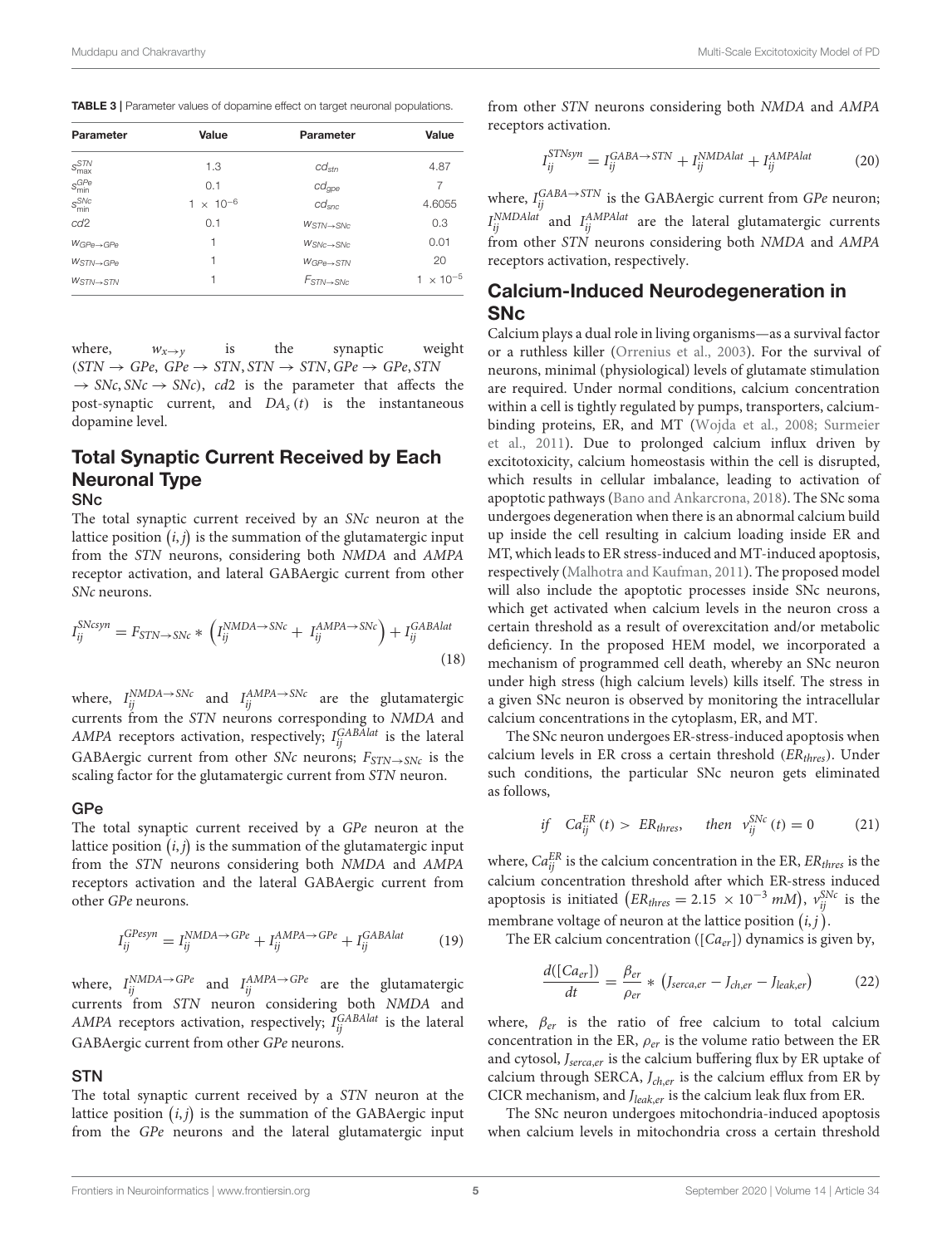$(MT<sub>thres</sub>)$ . Then that particular SNc neuron will be eliminated as follows,

$$
if \quad Ca_{ij}^{MT}(t) > MT_{thres}, \quad then \quad v_{ij}^{SNC}(t) = 0 \tag{23}
$$

where,  $Ca_{ij}^{MT}$  is the calcium concentration in mitochondria,  $MT_{thres}$  is the calcium concentration threshold after which mitochondria-induced apoptosis gets initiated which mitochondria-induced apoptosis gets initiated  $(MT_{thres} = 0.0215 \text{ mM})$ , and  $v_{ij}^{SNe}$  is the membrane voltage of neuron at the lattice position  $(i, j)$ .

The MT calcium concentration ( $[Ca<sub>mt</sub>]$ ) dynamics is given by,

$$
\frac{d([Ca_{mt}])}{dt} = \frac{\beta_{mt}}{\rho_{mt}} * (J_{mcu,mt} - J_{out,mt})
$$
 (24)

where,  $\beta_{mt}$  is the ratio of free calcium to total calcium concentration in the ER,  $\rho_{mt}$  is the volume ratio between the MT and cytosol,  $J_{mcu,mt}$  is the calcium buffering flux by MT uptake of calcium through MCUs, and  $J_{out,mt}$  is the calcium efflux from MT through sodium-calcium exchangers, mPTPs and non-specific leak flux.

### Neuroprotective Strategies

Any therapeutic interventions which result in the slowdown of SNc cell loss can be considered as neuroprotective in nature. It can be achieved either by a blockage of glutamatergic receptors on SNc or by attenuating the pathological oscillations in STN pharmacologically or surgically (Rodriguez et al., 1998). Just as in the previous model (Muddapu et al., 2019), glutamate inhibition, dopamine restoration, subthalamotomy, and deep brain stimulation therapies were implemented in the proposed HEM model. In addition to these therapeutics, since the present model captured several molecular mechanisms at the subcellular level, we simulated therapeutic interventions at the cellular level such as calcium channel blockers, enhancement of calcium-binding proteins (CBPs) expression, and apoptotic signal blockers.

#### Glutamate Inhibition Therapy

In glutamate inhibition therapy (such as MK-801, NBQX, LY-404187), the excitatory drive from STN neurons to SNc neurons is reduced by altering synaptic weight from STN to SNc  $(W_{STN\rightarrow SNe})$  (Johnson et al., 2009; Zhang et al., 2019). In the proposed excitotoxicity model, the glutamate inhibition therapy was implemented by the following criterion,

$$
W_{STN\rightarrow SNc} (N_{sc}, t) =\begin{cases} W_{STN\rightarrow SNc}^{0} & N_{sc}(t) > T_I\\ W_{STN\rightarrow SNc}^{0} * \delta_{GII}, N_{sc}(t) \le T_I \end{cases}
$$
 (25)  

$$
T_l = P_{snc} - (pcl * P_{snc})
$$
 (26)

where,  $W_{STN\rightarrow SNc}$  ( $N_{sc}$ , t) is the change in synaptic weight of STN to SNc connection based on the number of SNc cells surviving  $(N_{sc}(t))$  at a particular time (t),  $W_{STN\rightarrow SNc}^{0}$  is the initial synaptic weight of STN to SNc connection,  $N_{sc}$  (t) is the number of SNc neurons surviving at a particular time  $(t)$ ,  $\delta$ <sub>GII</sub> is the extent of glutamate inhibition, pcl is the percentage of SNc cell loss (25 %) at which intervention of a particular treatment

was employed ( $pcl = 0.25$ ),  $P_{\text{snc}}$  is the population size of SNc neurons, and  $T_l$  represents the number of SNc cells surviving at which intervention of a particular treatment was employed. In the present study, the therapeutic intervention was given at 25% SNc cell loss.

#### Dopamine Restoration Therapy

In dopamine restoration therapy (such as levodopa, DA agonists), the dopamine drive to STN neurons is restored by the increased administration of external dopamine ( $\delta_{DAA}$ ) (Vaarmann et al., 2013). In the proposed excitotoxicity model, the dopamine restoration therapy was implemented by the following criterion,

$$
DA (N_{sc}, t) = \begin{cases} DA_s (t), & N_{sc} (t) > T_I \\ DA_s (t) + \delta_{DAA}, & N_{sc} (t) \le T_I \end{cases}
$$
 (27)

where,  $DA(N_{sc}, t)$  is the change in dopamine level based on the number of SNc cells surviving at a particular time (t)  $(N_{sc}(t))$ ,  $DA<sub>s</sub>$  (t) is the instantaneous DA level,  $N<sub>sc</sub>$  (t) is the number of SNc neurons surviving at a particular time  $(t)$ ,  $\delta$ <sub>DAA</sub> is the extent of dopamine content restoration, and  $T_l$  represents the number of SNc cells surviving at which intervention of a particular treatment was employed.

#### Subthalamotomy

In subthalamotomy therapy, the excitatory drive from STN neurons to SNc neurons is reduced by silencing or removing STN neurons ( $\delta_{\text{Ies}}$ ) (Wallace et al., 2007; Jourdain et al., 2014). In the proposed excitotoxicity model, the subthalamotomy therapy was implemented by the following criterion,

if 
$$
N_{sc}(t) \leq T_I
$$
, then  $v_{ij}^{STN}(\delta_{LES}, t) = -80$  (28)

where,  $\delta_{LES}$  is the percentage of STN lesioned which is in the following range: {5, 10, 20, 30, 40, 50, 60, 70, 80, 90, 100},  $N_{\rm sc}$  (t) is the number of SNc neurons surviving at a particular time (*t*), and  $T_l$  represents the number of SNc cells surviving at which intervention of a particular treatment was employed.

#### Deep Brain Stimulation (DBS) in STN

In our previous study (Muddapu et al., 2019), we proposed that the neuroprotective effect of DBS was due to increased axonal and synaptic failures in the stimulation site (Rosenbaum et al., 2014). Besides, we also suggested that a biphasic current with four contact point (FCP) stimulation configuration showed a maximal neuroprotective effect. The DBS parameters such as amplitude ( $A_{DBS}$ ), frequency  $(f_{DBS} = \frac{1}{T_{DBS}})$ , and pulse width ( $\delta_{DBS}$ ) were adjusted by using clinical settings as a constraint (Moro et al., 2002; Garcia et al., 2005). The biphasic current waveform  $(P_{BW})$ was generated as the following,

$$
P_{BW}(t) = \begin{cases} A_{DBS}, & t_k \leq t < t_k + \frac{\delta_{DBS}}{2} \\ -A_{DBS}, & t_k + \frac{\delta_{DBS}}{2} \leq t < t_k + \delta_{DBS} \\ 0, & else \end{cases} \tag{29}
$$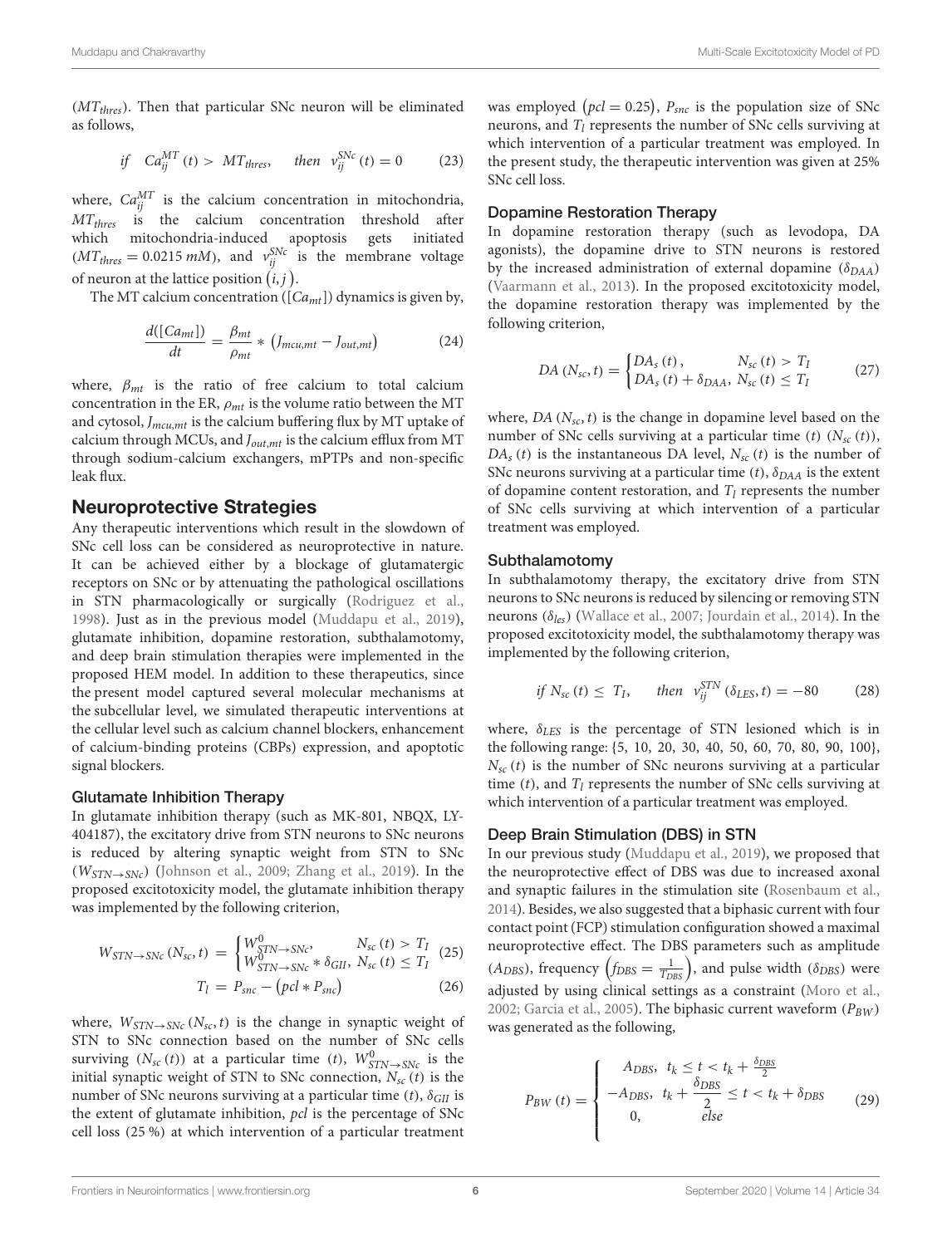where,  $t_k$  are the onset times of the current pulses,  $A_{DBS}$  is the amplitude of the current pulse, and  $\delta_{DBS}$  is the current pulse width.

DBS stimulation with biphasic current waveform and four contact point configuration is given as,

$$
I_{ij}^{DBS-STN}(t) = \sum_{\beta=1}^{N_{cp}^{FCP}} \mathcal{M}_{\beta}(t) * P_{BW}(t) * e^{-\frac{\left[ (i-i_{c})^{2} + (j-j_{c})^{2} \right]}{\sigma_{DBS-STN}^{2}}}
$$
(30)

where,  $I_{ij}^{DBS-STN}\left( t\right)$  is the DBS current received by STN neuron at position  $(i, j)$  considering the lattice position  $(i_c, j_c)$  as the electrode contact point at a time (t),  $\mathcal{M}_{\beta}(t)$  is the indicator function which controls the activation of stimulation site  $\beta$ ,  $N_{cp}^{FCP}$  is the number of activated stimulation contact points  $\left(N_{cp}^{FCP}=4\right)$ ,  $P_{BW}$  (t) is the biphasic current waveform at time t, and  $\sigma_{DBS-STN}$  is used to control the spread of stimulus current in the STN network.

In the proposed excitotoxicity model, the DBS therapy was implemented by the following criterion,

$$
I_{ij}^{DBS-STN} (N_{sc}, t) = \begin{cases} 0, & N_{sc}(t) > T_{I} \\ I_{ij}^{DBS-STN} (t), & N_{sc}(t) \le T_{I} \end{cases}
$$
(31)

where,  $I_{ij}^{DBS - STN}\left(N_{sc},t\right)$  is the stimulation current to STN neuron at position  $(i, j)$  based on the number of SNc cells surviving at a particular time  $(t)$ ,  $N_{sc}(t)$  is the number of SNc neurons surviving at a particular time  $(t)$ , and  $T_l$  represents the number of SNc cells surviving at which intervention of a particular treatment was employed.

DBS therapy in STN based on the disruptive hypothesis proposed earlier (Rosenbaum et al., 2014; Muddapu et al., 2019) was implemented by the following criterion,

$$
W_{STN \to SNC}(\mathcal{S}_{DBS}, t) = \begin{cases} W_{STN \to SNC}, & \mathcal{S}_{DBS} = OFF\\ W_{STN \to SNC} * W_{ASF}(\delta_{ASF}), & \mathcal{S}_{DBS} = ON \end{cases} \tag{32}
$$

where,  $W_{STN\rightarrow SNc}$  ( $S_{DBS}$ , t) is the change in synaptic weight of STN to SNc based  $S_{DBS}$  = {ON, OFF} at a particular time (t),  $S_{DBS}$  is indicator function which modulates the activation and inactivation of DBS, WASF is the weight matrix based on the percentage of axonal and synaptic failures ( $\delta_{ASF} = 5$ , 10, 20, 30, 40, 50, 60, 70, 80, 90, 100). The DBS parameters are given in **Table 4**.

#### Calcium Channel Blockers

It was reported that calcium channels in the SNc neuron contribute to neurodegeneration in PD (Benkert et al., 2019). In calcium channel blocker therapy (involving calcium blockers such as dihydropyridine, amlodipine), the excess calcium influx into SNc neurons is blocked by reducing the flux through calcium channels in the proposed model (Ritz et al., 2010; Liss and Striessnig, 2019). In the proposed excitotoxicity model,

TABLE 4 | Parameter values of neuroprotective therapies.

| Parameter                                           | Value | Parameter                                                       | Value |
|-----------------------------------------------------|-------|-----------------------------------------------------------------|-------|
| DBS frequency $(f_{\text{DRS}})$ in<br><b>Hertz</b> | 130   | Biphasic pulse width<br>$(\delta_{\text{DRS}})$ in microseconds | 200   |
| Biphasic DBS amplitude<br>$(ADRS)$ in picoampere    | 1.000 | Spread of the current<br>$(\sigma_{\text{DRS}})$                | 5     |
| Population size of SNc<br>$(P_{\text{snc}})$        | 64    |                                                                 |       |

the calcium channel blocker therapy was implemented by the following criterion,

$$
I_{ij}^{Cal} (N_{sc}, t) = \begin{cases} I_{ij}^{Cal} (t), & N_{sc} (t) > T_I \\ I_{ij}^{Cal} (t) * \delta_{CB}, & N_{sc} (t) \le T_I \end{cases}
$$
(33)

where,  $I_{ij}^{Cal}$  ( $N_{sc}$ , t) is the instantaneous calcium current of SNc neuron at position  $(i, j)$  based on the number of SNc cells surviving at a particular time  $(t)$ ,  $N_{sc}(t)$  is the number of SNc neurons surviving at a particular time (t),  $\delta_{CB}$  is the extent of calcium channel blockers, and  $T_l$  represents the number of SNc cells surviving at which intervention of a particular treatment was employed.

#### Enhancement of CBP Expression

It was reported that the expression of CBPs, in general, is very low in the case of SNc neurons (Chung et al., 2005; Greene et al., 2005; Mendez et al., 2005) and reduces even further under PD (Yamada et al., 1990; Hurley et al., 2013; Zaichick et al., 2017; Fairless et al., 2019). Overexpression of CBPs was found to be neuroprotective in PD (Yuan et al., 2013; Inoue et al., 2019; McLeary et al., 2019). In the enhancement of CBPs expression, the calciumbinding proteins such as calbindin (Calb) and calmodulin (Cam) concentration was increased by the administration of external CBP ( $\delta_{ECP}$ ). In the proposed excitotoxicity model, the enhancement of CBPs expression therapy was implemented by the following criterion,

$$
\begin{bmatrix} CBP_{ij}^{x} \end{bmatrix} (N_{sc}, t) = \begin{cases} \begin{bmatrix} CBP_{ij}^{x} \end{bmatrix} (t), & N_{sc} (t) > T_{I} \\ \begin{bmatrix} CBP_{ij}^{x} \end{bmatrix} (t) + \delta_{ECP}, & N_{sc} (t) \le T_{I} \end{cases}
$$
(34)

where,  $\left[CBP_{ij}^{x}\right]$  (N<sub>sc</sub>, t) is the CBP concentration based on the number of SNc cells surviving at a particular time  $(t)$  $(N_{sc}(t)), \left[CBP_{ij}^{x}\right](t)$  is the instantaneous CBP concentration where  $x = \{Calb, Cam\}$ ,  $\delta_{ECP}$  is the extent of CBP enhancement,  $T_l$  represents the number of SNc cells surviving at which intervention of a particular treatment was employed, and  $N_{sc}(t)$ is the number of SNc neurons surviving at a particular time  $(t)$ .

### Apoptotic Signal Blockers

It is known that neurons which are under stress (increased calcium levels) undergo neurodegeneration through apoptosis (Michel et al., 2016). In apoptotic signal blocker therapy (such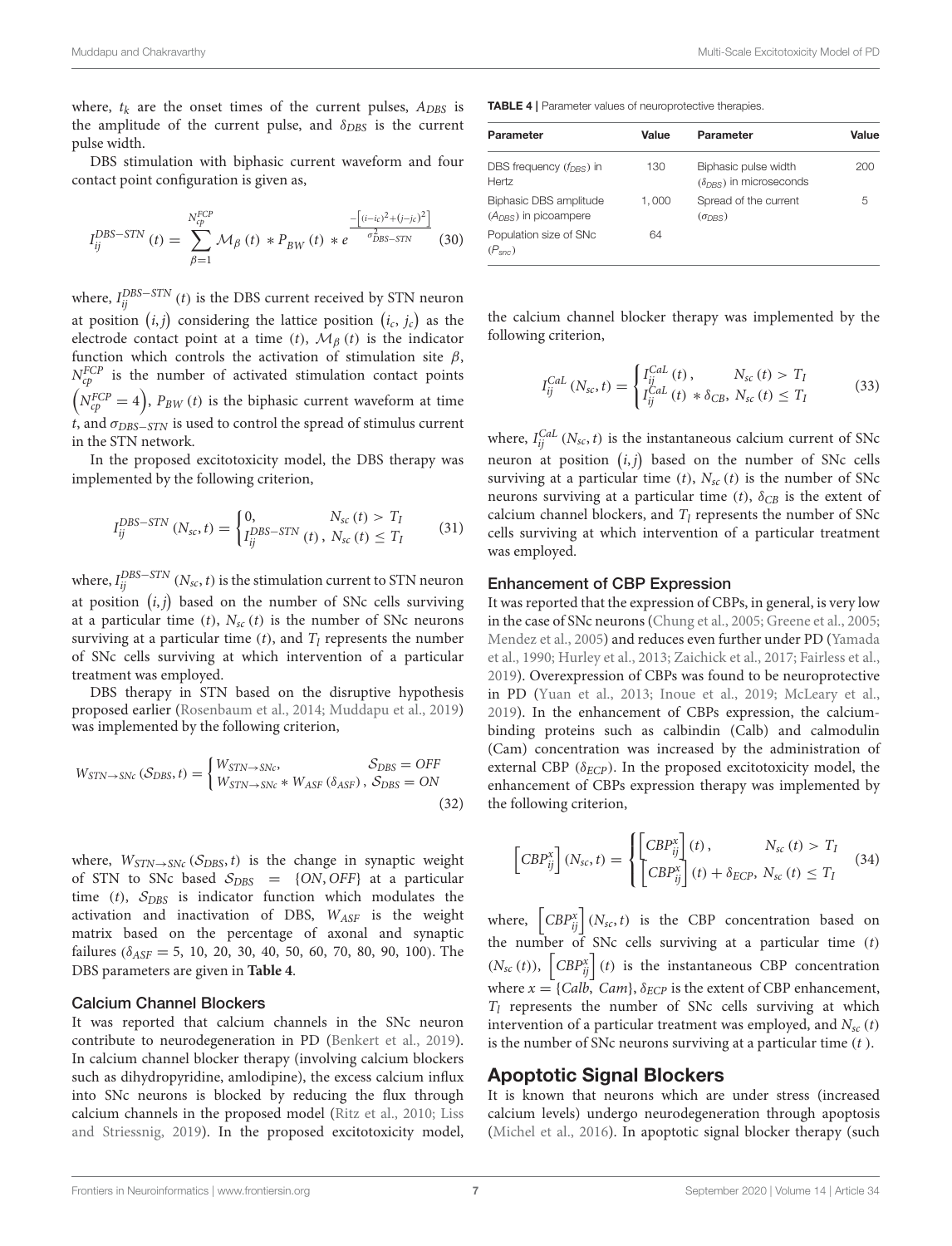

extracellular dopamine; mV, millivolt; mM, millimolar; sec, second.

as azilsartan, TCH346, and CEP-1347), the apoptotic signaling pathways are blocked by inhibiting the activation of caspase 9 and caspase 3 (Yacoubian and Standaert, 2009; Perier et al., 2012; Gao et al., 2017). In the proposed excitotoxicity model, the apoptotic signal blocker therapy was implemented by the following criterion,

$$
[APOP_{ij}](N_{sc}, t) = \begin{cases} [APOP_{ij}](t), & |N_{sc}(t) > T_I \\ [APOP_{ij}](t) * \delta_{AB}, |N_{sc}(t) \le T_I \end{cases}
$$
(35)

where,  $[{\mathit{APOP}}_{ij}]$  ( $N_{sc}, t$ ) is the apoptotic signal based on the number of SNc cells surviving at a particular time (t)  $(N_{sc}(t))$ ,  $[APOP_{ij}]$  (*t*) is the instantaneous apoptotic signal,  $\delta_{AB}$  is the extent of apoptotic signal blockage,  $T_l$  represents the number of SNc cells surviving at which intervention of a particular treatment was employed, and  $N_{sc}(t)$  is the number of SNc neurons surviving at a particular time (t ).

### RESULTS

We have investigated the neuronal model of SNc for their characteristic firing patterns (**Figure 2**) and studied the effect of energy deficiency on the model response (**Figure 3**). We then extensively studied the effect of energy deficiency and overstimulation by STN on the survivability of SNc neurons (**Figure 4**). Finally, we have explored various therapeutics such as glutamate inhibition, dopamine restoration, subthalamotomy, deep brain stimulation, calcium channel blockers, enhancement of CBPs, and apoptotic signal blockers (**Figures 5**, **6**) which slows down SNc cell loss resulting in neuroprotection.

### Characteristic Firing of SNc Neurons

SNc neurons exhibit two distinct firing patterns: low-frequency irregular tonic or background firing  $(3 - 8 Hz)$  and highfrequency regular phasic or bursting ( $\sim$  20 Hz) (Grace and Bunney, 1984a,b). In the proposed HEM model, the SNc neurons showed spontaneous (tonic) spiking with a firing rate of ∼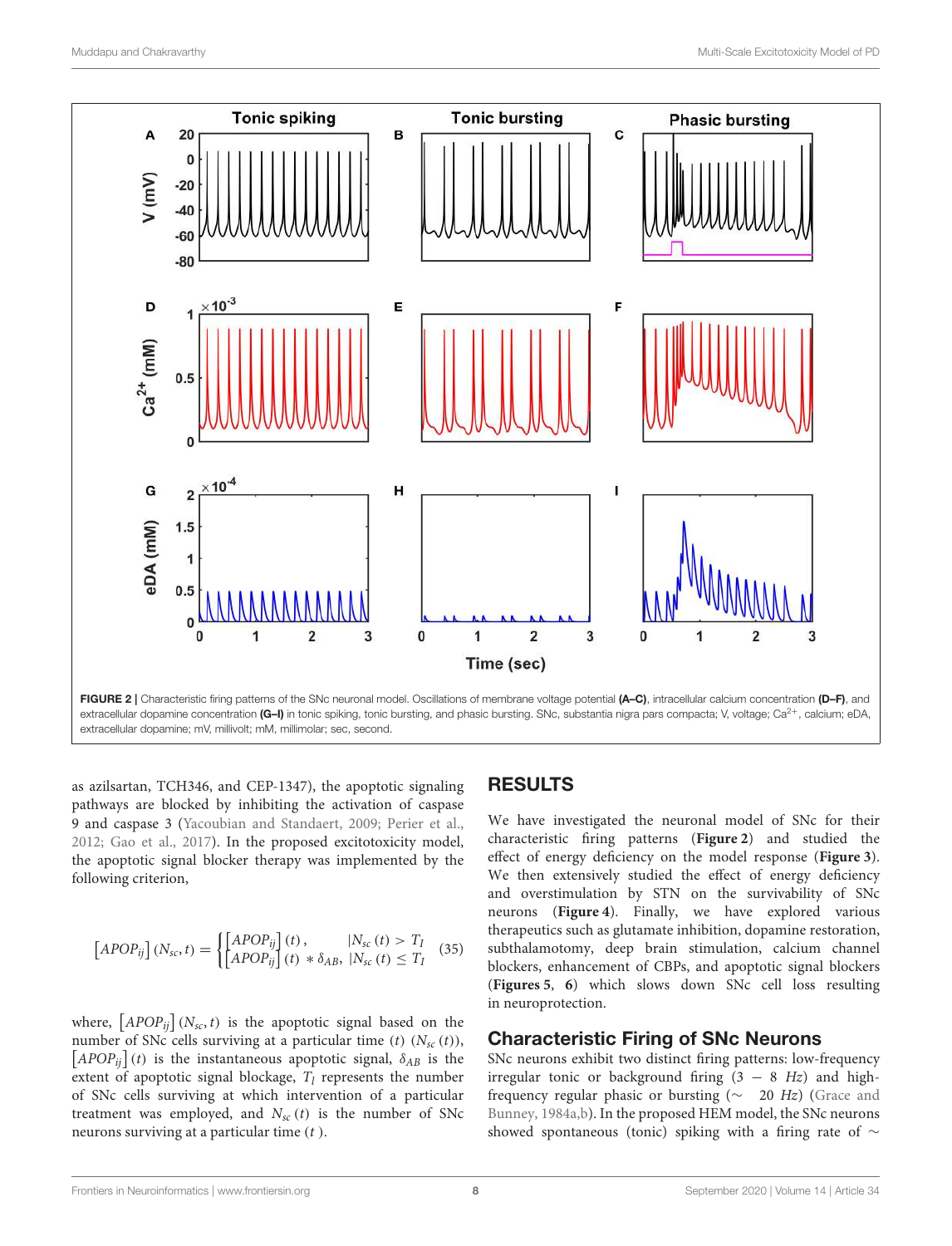



4 Hz (**Figure 2A**) (Grace and Bunney, 1984b). The intracellular calcium concentration of the SNc neuron during resting state was  $\sim 1 \times 10^{-4}$  mM, and it rose to higher than  $1 \times 10^{-3}$  mM upon arrival of the action potential (**Figure 2D**) (Dedman and Kaetzel, 1997; Ben-Jonathan and Hnasko, 2001; Wojda et al., 2008). Dopamine released by the SNc neuron during tonic spiking was peaked at  $\sim$  45 × 10<sup>-6</sup> mM, which was in the range of (34 − 48) × 10−<sup>6</sup> mM observed experimentally (**Figure 2G**) (Garris et al., 1997). Under energy deficiency conditions (where intracellular ATP concentration was clamped at 0.411), SNc neurons exhibited tonic bursting with two spikes per burst in the absence of external current (**Figure 2B**) (Grace and Bunney, 1984a). The intracellular calcium concentration of the SNc neuron during resting state was below  $1 \times 10^{-4}$  mM, and rose up to  $1 \times 10^{-3}$  mM upon arrival of the action potential similar to tonic spiking (**Figure 2E**). Dopamine released by the SNc neuron during tonic bursting, at its peak was as low as  $\sim 10 \times 10^{-6}$  mM (**Figure 2H**), which was in the range of  $(7 - 30) \times 10^{-6}$  mM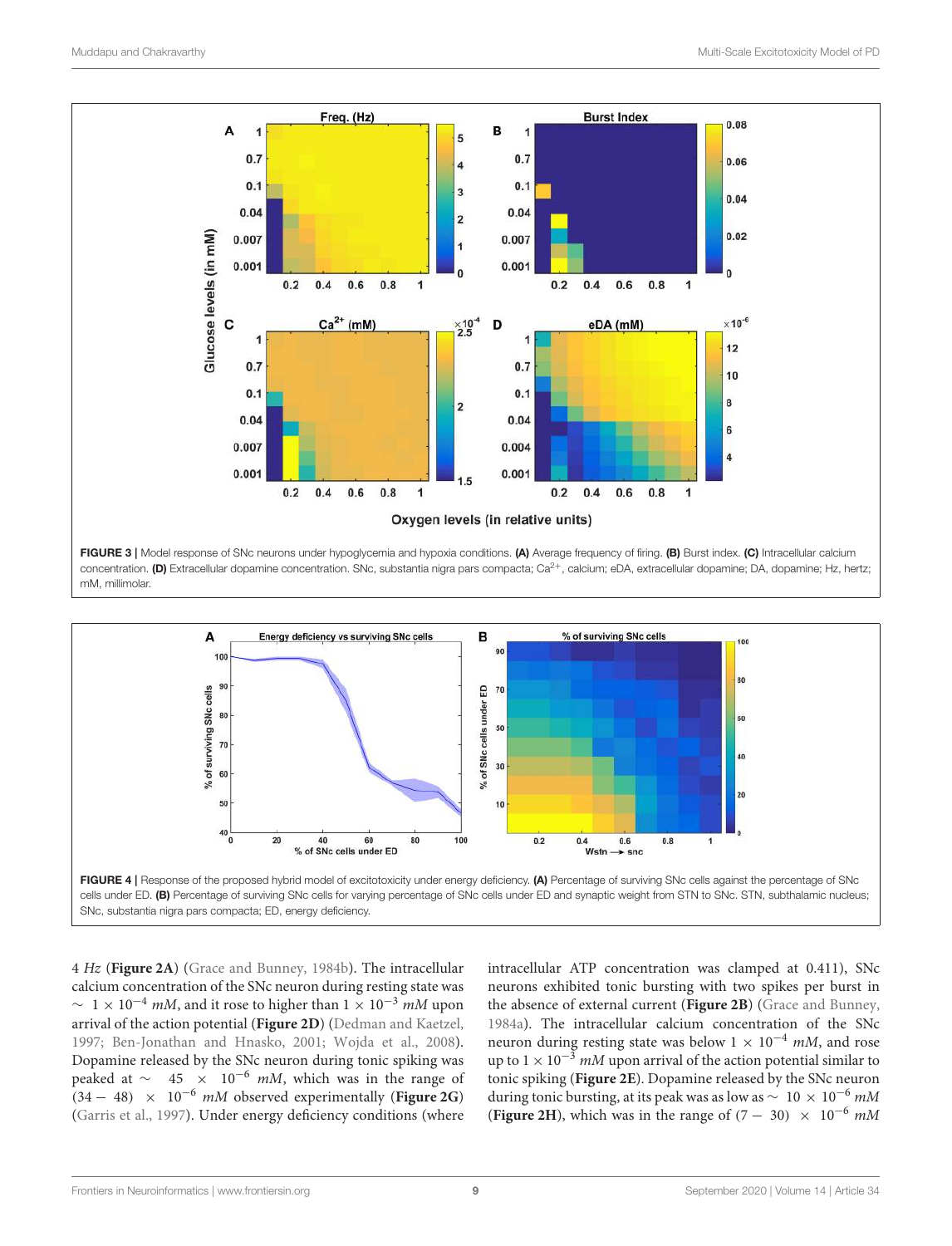

FIGURE 5 | Proposed model response for different neuroprotective therapies. Percentage of surviving SNc cells in glutamate inhibition (A), dopamine restoration (B), subthalamotomy  $(C)$ , and deep brain stimulation  $(D)$  therapies. Red trace indicates the percentage loss of SNc cells at which intervention of a particular therapy was initiated. SNc, substantia nigra pars compacta; GII, glutamate inhibition; DAA, dopamine restoration; LES, STN lesioning; ASF, axonal and synaptic failures.



proteins; ASB, apoptotic signal blockers.

observed experimentally (Chen, 2005; Koshkina, 2006). When an external current was applied (continuous monophasic current with duration 200 ms and amplitude of 100  $\times$  10<sup>-6</sup> pA), the SNc neuron exhibited phasic bursting with more than two spikes per burst (**Figure 2C**). The intracellular calcium concentration of the SNc neuron during resting state was  $\sim 1 \times 10^{-4}$  mM, and rose to a higher value than  $1 \times 10^{-3}$  mM upon stimulation (**Figure 2F**). Dopamine released by the SNc neuron during phasic bursting

peaked as high as  $\sim 150 \times 10^{-6}$  mM (**Figure 2I**), which is in the range of (150  $-$  400) × 10<sup>-6</sup> mM observed experimentally (Schultz, 1998).

# The Effect of Energy Deficiency on SNc Neurons

Under energy-deficient conditions, the SNc neuron exhibited bursting with a decreased firing rate (**Figures 3A,B**). During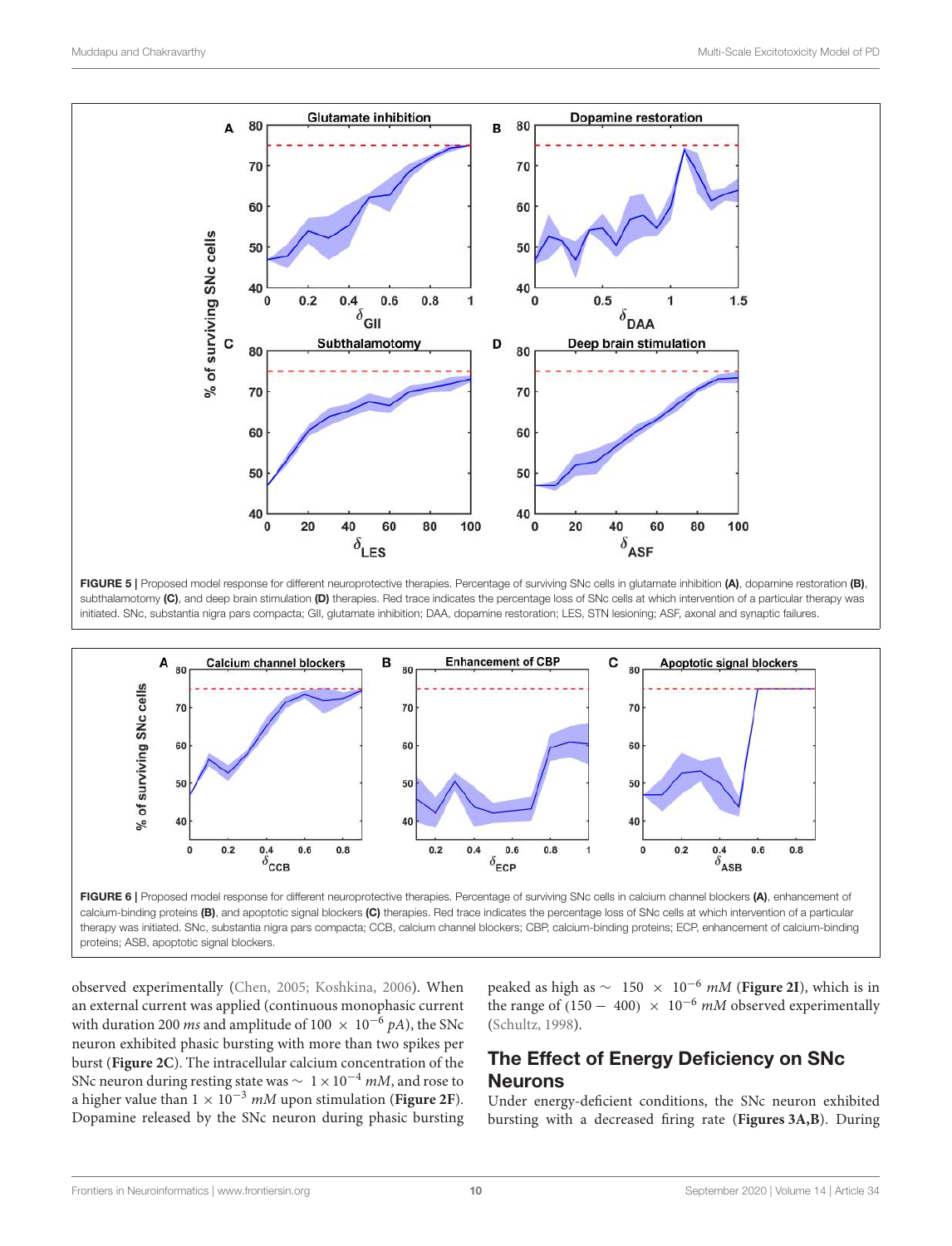bursting, the average intracellular calcium concentration of the SNc neuron rose to a peak value of  $2.5 \times 10^{-3}$  mM (**Figure 3C**). Under energy-deficient conditions, average extracellular dopamine concentration released by the SNc neuron was very low ( $\sim$  4 × 10<sup>-6</sup> mM) compared to normal conditions (∼ 14 × 10−<sup>6</sup> mM) (**Figure 3D**).

# The Effect of Energy Deficiency on Excitotoxicity in SNc

To understand the effect of energy deficiency on excitotoxicity in SNc, glucose and oxygen levels were reduced to very low values. As the percentage of SNc cells in energy deficiency increased, the percentage of surviving SNc cells decreased in a sigmoidal manner (**Figure 4A**). When there were more than 40% of SNc cells under energy-deficient conditions, there was a significant decrease in the percentage of surviving SNc cells.

# The Effect of Energy Deficit and STN on the SNc

In order to understand the influence of STN in SNc excitotoxicity under energy deficiency, glucose and oxygen levels were changed to very low values along with varying synaptic weight from STN to SNc (0 to 1 with a step size of 0.1). The percentage of surviving SNc cells, at low values of  $W_{stn\rightarrow snc}$  (0.1 and 0.2) showed a linear decrease with an increase in the percentage of SNc cells under energy deficiency (**Figure 4B**). However, the pattern of the percentage of surviving SNc cells changed to sigmoidal at intermediate values of  $W_{\text{str}\rightarrow\text{snc}}$  (0.3 to 0.6) with an increase in the percentage of SNc cells under energy deficiency (**Figure 4B**). Beyond  $W_{\text{str}\rightarrow\text{snc}}$  values of 0.6, the percentage of surviving SNc cells approached zero, with an increase in the percentage of SNc cells under energy deficiency (**Figure 4B**).

# Neuroprotective Strategies

The proposed hybrid excitotoxicity model was extended to study the effect of different therapeutic interventions on the progression of SNc cell loss. The following therapeutic interventions were simulated: glutamate inhibition, dopamine restoration, subthalamotomy, deep brain stimulation, calcium channel blockers, enhancement of calcium-binding proteins, and apoptotic signal blockers. During the implementation of neuroprotective strategies, the percentage of SNc cells under energy deficiency was fixed at 80%, and synaptic weight from STN to SNc was fixed at 0.3.

### Glutamate Inhibition Therapy

According to the protocol mentioned in the methods section, the neuroprotective effect of glutamate agonists and antagonists on the percentage loss of SNc cells was implemented. The glutamate inhibition therapy was initiated at 25% of SNc cell loss (indicated by red trace in **Figure 5A**) for varying extent of glutamate inhibition ( $\delta$ <sub>GII</sub>). As the extent of glutamate inhibition increased, the percentage of surviving SNc cells increased in a linear fashion (**Figure 5A**). At lower values of  $\delta$ <sub>GII</sub>, the percentage of surviving SNc cells was below 50%, and at higher values, it was around 75%, which was same as when the therapeutic intervention was initiated.

### Dopamine Restoration Therapy

According to the protocol mentioned in the methods section, the neuroprotective effect of dopamine agonists on the percentage loss of SNc cells was implemented. The dopamine restoration therapy was initiated at 25% of SNc cell loss (indicated by red trace in **Figure 5B**) for varying extent of dopamine restoration  $(\delta_{DAA})$ . As the extent of dopamine restoration increased, the percentage of surviving SNc cells increased in a linear fashion with noisy response (Figure 5B). At lower values of  $\delta_{DAA}$ , the percentage of surviving SNc cells was below 50%. At higher values of  $\delta_{DAA}$  (> 1.1), the percentage of surviving SNc cells was around 60%. However, at intermediate levels of  $\delta_{DAA}$  (0.9 <  $\delta_{DAA} \leq$ 1.1), the percentage of surviving SNc cells peaked close to 75%.

### Subthalamotomy

According to the protocol mentioned in the methods section, the neuroprotective effect of subthalamotomy on the percentage loss of SNc cells was implemented. The subthalamotomy therapy was initiated at 25% of SNc cell loss (indicated by red trace in **Figure 5C**) for varying extent of STN lesioning ( $\delta$ <sub>LES</sub>). As the extent of subthalamotomy increased, the percentage of surviving SNc cells increased in a hyperbolic fashion (**Figure 5C**). At lower values of  $\delta_{LES}$ , the percentage of surviving SNc cells was below 50%. With just  $\delta$ LES value of 20%, the percentage of surviving SNc cells was increased to  $> 60\%$ . For  $\delta_{LES}$  values above 20%, the percentage of surviving SNc cells was steadily increased to a maximum value of 73% for  $\delta_{LES}$  value of 100%.

### Deep Brain Stimulation (DBS) in STN

According to the protocol mentioned in the methods section, the neuroprotective effect of DBS on the percentage loss of SNc cells was implemented. The DBS therapy was initiated at 25% of SNc cell loss (indicated by red trace in **Figure 5D**) for varying extent of axonal and synaptic failures ( $\delta_{ASF}$ ). As the extent of axonal and synaptic failures increased, the percentage of surviving SNc cells increased in a linear fashion (**Figure 5D**). At lower values of  $\delta_{\text{ASF}}$ , the percentage of surviving SNc cells was below 50%, and at higher values, it peaked at 73% for  $\delta_{ASF}$  value of 100%.

### Calcium Channel Blockers

According to the protocol mentioned in the methods section, the neuroprotective effect of calcium channel blockers on the percentage loss of SNc cells was implemented. The calcium channel blocker therapy was initiated at 25% of SNc cell loss (indicated by red trace in **Figure 6A**) for varying extent of calcium channel blockers ( $\delta_{CCB}$ ). As the extent of calcium channel blockers increased, the percentage of surviving SNc cells increased in a sigmoidal fashion (**Figure 6A**). At lower values of  $\delta_{\text{CCB}}$ , the percentage of surviving SNc cells was below 50%. At  $\delta_{\text{CCB}}$  values of higher than 0.5, the percentage of surviving SNc cells was increased to  $> 70\%$ .

### Enhancement of CBP Expression

According to the protocol mentioned in the methods section, the neuroprotective effect of CBP enhancement on the percentage loss of SNc cells was implemented. The enhancing CBP therapy was initiated at 25% of SNc cell loss (indicated by red trace in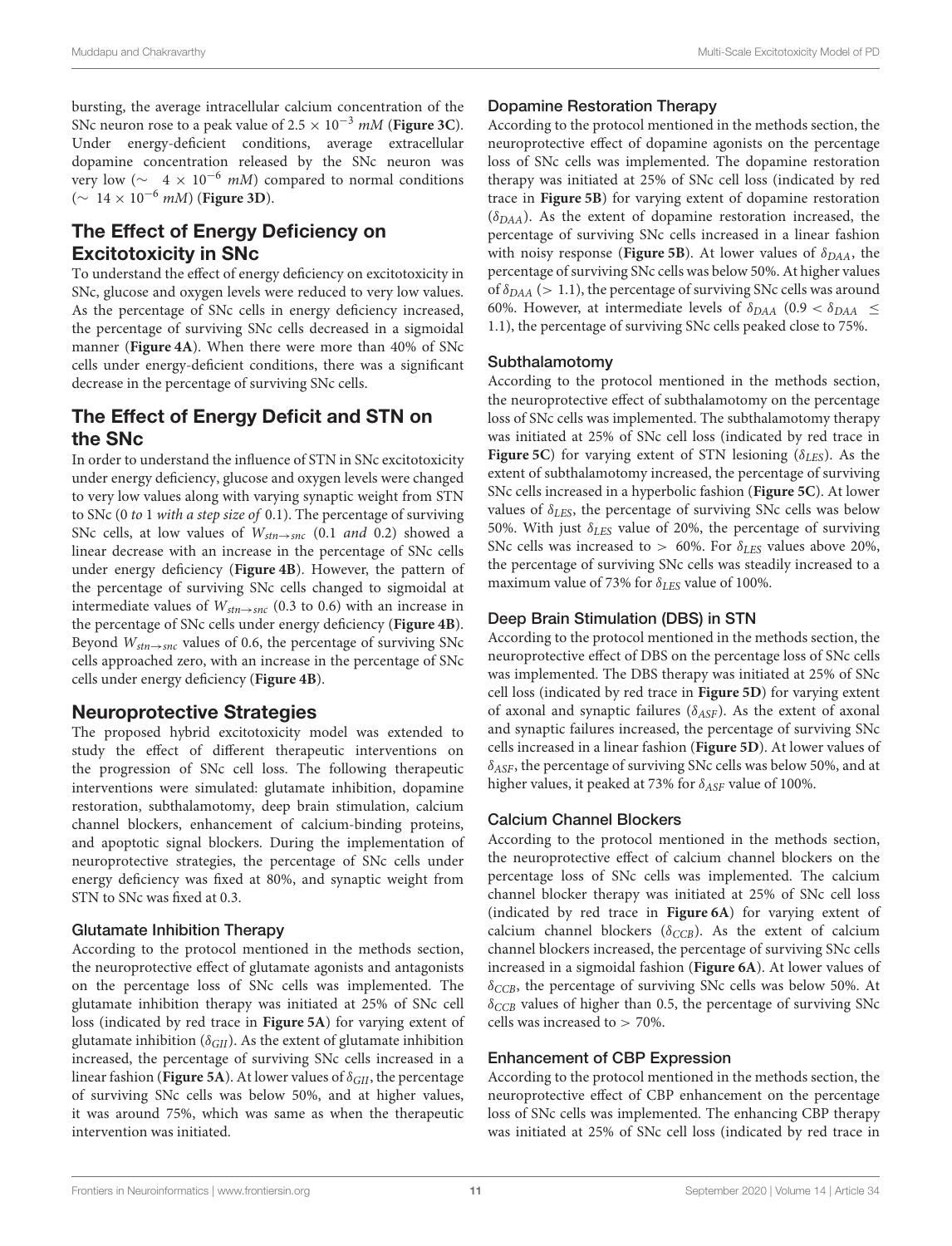**Figure 6B**) for varying extent of enhancement of CBP ( $\delta_{ECP}$ ). As the extent of enhancement of CBP increased, the percentage of surviving SNc cells increased in a sigmoidal fashion (**Figure 6B**). At lower values of  $\delta_{ECP}$ , the percentage of surviving SNc cells was below 50%. At  $\delta_{CCB}$  values of > 0.7, the percentage of surviving SNc cells suddenly increased to  $> 60\%$ .

### Apoptotic Signal Blockers

According to the protocol mentioned in the methods section, the neuroprotective effect of apoptotic signal blockers on the percentage loss of SNc cells was implemented. The apoptotic signal blockers therapy was initiated at 25% of SNc cell loss (indicated by red trace in **Figure 6C**) for varying extent of apoptotic signal blockers ( $\delta_{ASB}$ ). As the extent of apoptotic signal blockers increased, the percentage of surviving SNc cells increased in a sigmoidal fashion (**Figure 6C**). At lower values of  $\delta$ <sub>ASB</sub>, the percentage of surviving SNc cells was around 50%. At  $\delta_{ASB}$  values of  $> 0.5$ , the percentage of surviving SNc cells seems to be same as when the therapeutic intervention was initiated. In other words, there was no SNc cell loss after the therapeutic intervention was initiated.

### **DISCUSSION**

The goal of this work was to develop a multi-scale model of excitotoxicity in SNc, which would help us in understanding the mechanism behind neurodegeneration due to excitotoxicity under energy deficiency conditions. The present model was the integration of the comprehensive SNc model, which we had developed earlier (Muddapu and Chakravarthy, 2020b) and the previous model of excitotoxicity (Muddapu et al., 2019). From the simulation results, it suggests that compensatory mechanisms exist that try to maintain calcium homeostasis even under energy deficiency conditions. We also suggested therapeutic intervention, which can be neuroprotective in nature. Moreover, the model also gave us scope to explore more novel approaches to halt or slow down the SNc cell loss in PD.

From our previous computational studies (Chander and Chakravarthy, 2012; Chhabria and Chakravarthy, 2016), we were able to show that cortical neurons at lower ATP levels exhibited a bursting type of firing patterns. In the present model, we were able to show that SNc neurons exhibited a bursting type of firing pattern under low glucose and oxygen levels (**Figure 3B**). The firing rate of the SNc neuron decreased under energy deficiency as a result of bursting, where bursting can be considered as a compensatory mechanism and also an indicator of energy imbalance (Sverrisdóttir et al., 1998, 2000; de Kloet et al., 2005). The intracellular calcium accumulation was a result of failed efflux of calcium by ATP-dependent calcium pumps due to energy deficiency. In the present model of SNc neurons, we have considered a calcium-induced dopamine release mechanism (Oheim et al., 2006; Lee et al., 2009). Even with higher levels of calcium, extracellular dopamine released by SNc neurons was low as a result of failed packing of dopamine into vesicles due to energy deficiency (**Figure 3D**) (Blakely and Edwards, 2012; Hnasko and Edwards, 2012).

The relationship between the percentage of SNc cells under energy deficiency and the percentage of surviving SNc cells is threshold-like, where there was a significant drop in the percentage of surviving SNc cells after more than 40% of SNc cells were under energy-deficient conditions. It suggests that there might be mechanisms which compensate at low energy levels in order to enable normal functioning of the SNc neuron (Navntoft and Dreyer, 2016).

Calcium plays an essential role in the normal functioning of a neuron; any imbalance in calcium homeostasis leads to pathogenesis (Orrenius et al., 2003). In the case of SNc neurons, these compensatory mechanisms may play an important role in maintaining calcium homeostasis. In the present SNc model, calcium fluctuations were monitored by three compensatory mechanisms: excess calcium binding to calciumbinding proteins (calbindin and calmodulin), excess calcium sequestered into ER by active pumps, and excess calcium taken up into MT by mitochondrial calcium uniports. Under energy deficiency, calcium homeostasis was disrupted, resulting in calcium accumulation due to the inactivation of ATP-dependent calcium pumps.

As the first line of defense to maintain calcium homeostasis, excess calcium binds to locally available calcium-binding proteins in the cytoplasm. If calcium-binding proteins could not handle the accumulated calcium, as the next line of defense, excess calcium is sequestered into ER by sarco/endoplasmic reticulum calcium-ATPase. If accumulated calcium exceeds the capacity of ER to sequester it, as a final line of defense, excess calcium is taken up by MT by mitochondrial calcium uniports. If accumulated calcium goes beyond the capacity of these three compensatory mechanisms, calcium builds up in both ER and MT, leading to neurodegeneration by ER-stress and mitochondrial-induced apoptotic mechanisms, respectively (**Figure 7**) (Bano and Ankarcrona, 2018). Thus, the thresholdlike relationship between the percentage of SNc cells under energy deficiency and the percentage of surviving SNc cells can be explained.

### Neuroprotective Strategies

The reason behind the lower percentage of surviving SNc cells at higher values of  $\delta$ <sub>GII</sub> might be due to a mechanism known as "weak excitotoxicity" (Albin and Greenamyre, 1992). Due to this mechanism, lower levels of available energy lead to calcium accumulation in SNc neurons, which undergo degeneration due to excitotoxicity. However, calcium accumulation in SNc neurons at lower values of  $\delta$ <sub>GII</sub> was low as a result of reduced excitation of STN on SNc even though they were exposed to energy deficiency. Thus, glutamate inhibition therapy was proven to be neuroprotective to SNc neurons under energy deficiency conditions (Chan et al., 2010; Masilamoni et al., 2011; Betts et al., 2012; Ferrigno et al., 2015); moreover, it also seems to halt the SNc cell loss.

At intermediate levels of  $\delta_{DAA}$  (0.9 <  $\delta_{DAA}$   $\leq$  1.1), the percentage of surviving SNc cells was maximum as a result of the total restoration of the dopaminergic drive to the STN neuronal population. However, beyond 1.1,  $\delta_{DAA}$  results were in the lower percentage of surviving SNc cells when compared to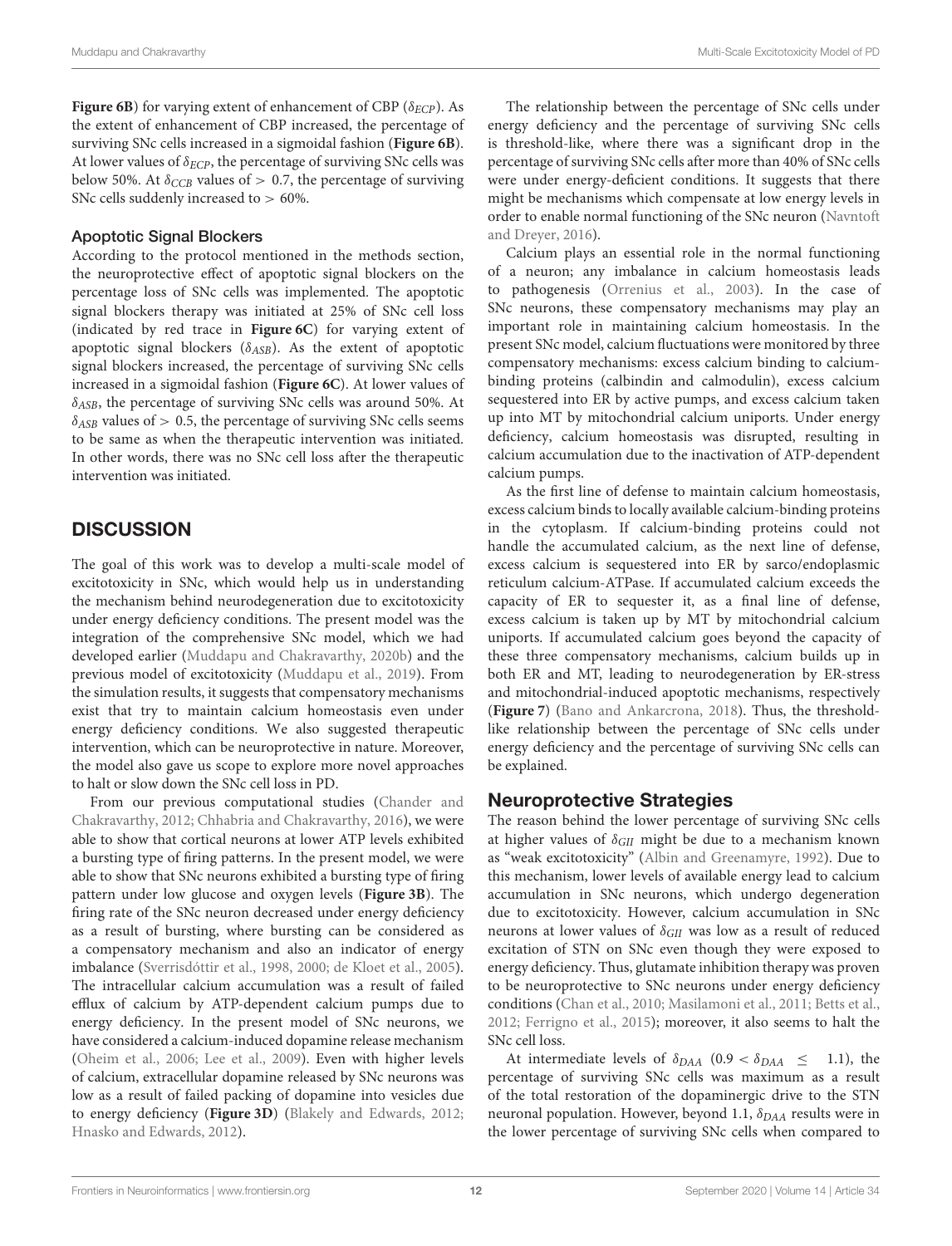

intermediate levels. The reason behind the lower percentage of surviving SNc cells at higher values of  $\delta_{DAA}$  might be due to the excessive activation of autoreceptors on the SNc neurons. There are four types of D2 autoreceptors on the SNc neurons, where they regulate neuronal activity and control dopamine synthesis, release, and uptake (Ford, 2014). When these autoreceptors get activated, they result in reduced neuronal activity, dopamine synthesis, release, and uptake. In the present SNc model, we have considered all autoreceptors except one regulating dopamine uptake. The noisy responses for dopamine restoration therapy was due to activation of the various autoreceptors. At higher levels of dopamine, autoreceptors on the SNc neurons get overactivated, resulting in an overall decrease in dopamine release, which in turn reduced dopaminergic tone to STN neuronal population (Schapira and Olanow, 2003; Piccini and Pavese, 2006; Vaarmann et al., 2013). Decreased dopaminergic tone results in disinhibition of STN, which in turn leads to excitotoxic damage to SNc neurons (Rodriguez et al., 1998). Thus, dopamine restoration therapy proves to be neuroprotective to SNc neurons under energy deficiency. However, it can deteriorate the survivability of SNc neurons under high dosage (Lipski et al., 2011; Paoletti et al., 2019).

The relationship between the percentage of surviving SNc cells and  $\delta_{LES}$  is threshold-like, where there was a significant rise in the percentage of surviving SNc cells with a  $\delta_{LES}$  value of just 20%. The reason behind the lower percentage of surviving SNc cells at lower values of  $\delta_{LES}$  might be due to a mechanism known as "strong excitotoxicity" (Albin and Greenamyre, 1992). Due to this mechanism, overactivation of glutamatergic receptors leads to calcium accumulation in SNc neurons, which undergo degeneration due to excitotoxicity. It suggests that overexcitation from disinhibited STN is indeed a significant contributor to excitotoxic loss of SNc neurons (**Figure 5C**). However, a  $\delta_{LES}$ value higher than 20%, the percentage of surviving SNc cells increased steadily with an increase in  $\delta_{LES}$  values. At this point, excitotoxic loss of SNc neurons is due to "weak excitotoxicity," which is overcome by reducing excitatory drive from STN by subthalamotomy. Thus, subthalamotomy therapy proves to be neuroprotective to SNc neurons under energy deficiency, and in addition, it showed a substantial result with lower values of  $\delta_{LES}$ .

At lower values of  $\delta_{ASF}$ , the percentage of surviving SNc cells was below 50%. The reason behind the lower percentage of surviving SNc cells at lower values of  $\delta_{ASF}$  might be due to 'weak excitotoxicity' (Albin and Greenamyre, 1992). As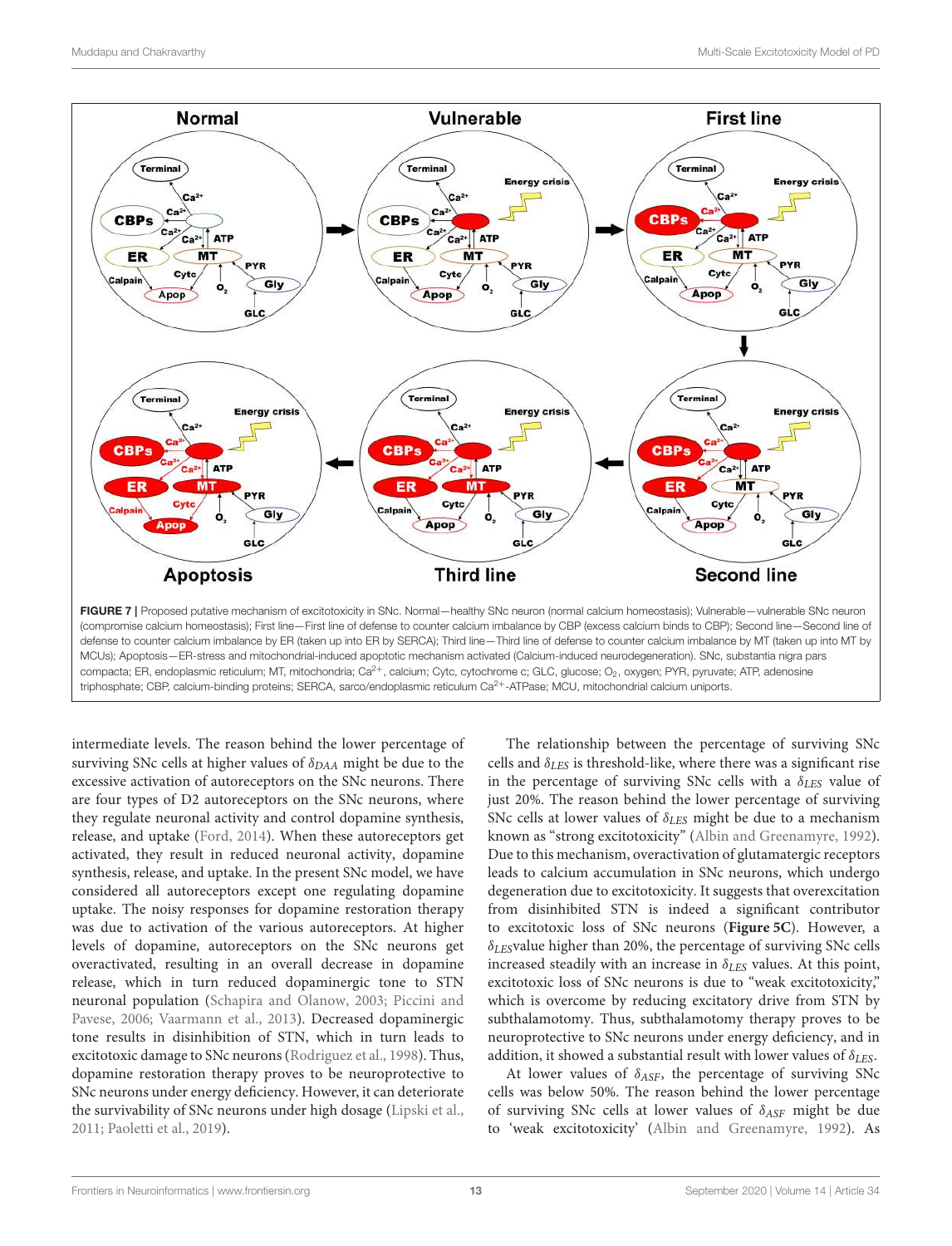$\delta_{ASF}$  increased, the percentage of surviving SNc cells increased as a result of reduced excitation from disinhibited STN by DBS. We hypothesized that the neuroprotective effect of DBS therapy was a result of STN pathological oscillations being blocked from propagating to other nuclei; in other words increased axonal and synaptic failures of STN neurons due to DBS disrupts the information transfer through the stimulation site (Ledonne et al., 2012; Rosenbaum et al., 2014; Muddapu et al., 2019). Thus, DBS therapy appears to be neuroprotective to SNc neurons under energy deficiency, according to the proposed mechanism.

The relationship between the percentage of surviving SNc cells and  $\delta_{CCB}$ ,  $\delta_{ECP}$ , and  $\delta_{ASB}$  is threshold-like, where there was a sudden rise in the percentage of surviving SNc cells at higher values (**Figure 6**). The reason behind the lower percentage of surviving SNc cells at lower values of  $\delta_{CCB}$ ,  $\delta_{ECP}$ , and  $\delta_{ASB}$  might be due to "strong excitotoxicity" (Albin and Greenamyre, 1992). It suggests that overexcitation from disinhibited STN caused calcium accumulation in SNc neurons, which was overcome by reducing the influx of calcium into SNc neurons by blocking calcium channels at higher values of  $\delta_{CCB}$  (**Figure 6A**). Similarly, excess calcium accumulation in SNc neurons was overcome by enhancing CBP, which binds to free excess calcium and inactivated them at higher values of  $\delta_{ECP}$  (**Figure 6B**). It also suggests the neuroprotective effect of apoptotic signal blocker therapy at higher values of δASB is a result of blockage of proapoptotic players (such as caspase 9, caspase 3) in the SNc neuron which was activated due to excess calcium accumulation through ER-stress and mitochondrial-induced apoptotic mechanisms. Thus, calcium channel blocker, enhancement of CBP, and apoptotic signal blocker therapies have been proven to be neuroprotective to SNc neurons under energy deficiency. Moreover, apoptotic signal blocker therapy seems to halt the SNc cell loss.

In addition to the above-mentioned therapeutic approaches, we have also simulated other therapeutic interventions such as the mitochondrial calcium channel and permeability transition pore blockers, ATP supplements (phosphocreatine, creatine), and antioxidants which did not show neuroprotective effects in the present model. This could be due to the fact that direct ATP supplements and antioxidants might not be enough to show the neuroprotective effect in the present model.

### Limitations and Future Directions

Though the proposed model captured the exciting results of excitotoxicity, it is not without limitations. In the proposed model, the ischemic condition was implemented by modulating glucose and oxygen levels, which can be extended by adding a blood vessel module (Cloutier et al., 2009) and varying cerebral blood flow to simulate the ischemia condition more realistically. In the proposed model, stress was monitored in SNc neurons alone, which can be extended to other neuronal types in the model by monitoring stress levels, where intracellular calcium accumulation can be a stress indicator (Bano and Ankarcrona, 2018). In order to do so, all neuronal types should be modeled as conductance-based models where calcium dynamics should be considered. The synaptic weights in the proposed model were not dynamic; we would like to incorporate learning principles such as spike time-dependent plasticity in the STN population, which can show the long-term effect of DBS treatment (Ebert et al., 2014; Iakymchuk et al., 2015). A more ambitious goal is to incorporate the present model into a large-scale model of basal ganglia (Muralidharan et al., 2018) in understanding the effect of therapeutics in terms of the behavioral response (Erdi et al., 2006). The future version of the model should be able to show the neuroprotective effect of other therapeutic interventions such as ATP supplements (phosphocreatine, creatine) and antioxidants.

### **Conclusions**

In conclusion, we believe that the proposed model provided significant insight into understanding the mechanism behind excitotoxicity in SNc neurons under energy deficiency conditions. From simulation results, it is evident that energy deficiencies occurring at cellular and network levels could precipitate the excitotoxic loss of SNc neurons in PD. From neuroprotective studies, it was clear that glutamate inhibition and apoptotic signal blocker therapies were able to halt the progression of SNc cell loss, a definitive improvement over other therapeutic interventions that only slowed down the progression of SNc cell loss. Logically connected with our earlier studies (Muddapu et al., 2019), we are presently reinforcing the idea of regarding PD as a metabolic disorder where metabolic deficiencies occurring at different levels in the neural hierarchy—subcellular, cellular, and network levels—precipitate the pathological changes of PD at multiple levels. Furthermore, using such models, we hope to be able to design and develop better therapeutics which target the root cause rather than the multitude of effects.

# CODE ACCESSIBILITY

The code of the proposed multiscale excitotoxicity model (http:// modeldb.yale.edu/266637) is available on the ModelDB server (McDougal et al., 2017).

# DATA AVAILABILITY STATEMENT

The datasets generated for this study are available on request to the corresponding author.

# AUTHOR CONTRIBUTIONS

VM and VC conceived, developed the model, and prepared the manuscript. All authors contributed to the article and approved the submitted version.

# ACKNOWLEDGMENTS

We would like to acknowledge Shreya Jha and Pradeep Varathan for their contributions in developing the initial model. The pre-print version of the manuscript was released by Muddapu and Chakravarthy (2020a) bioRxiv for feedback from fellow neuroscientists.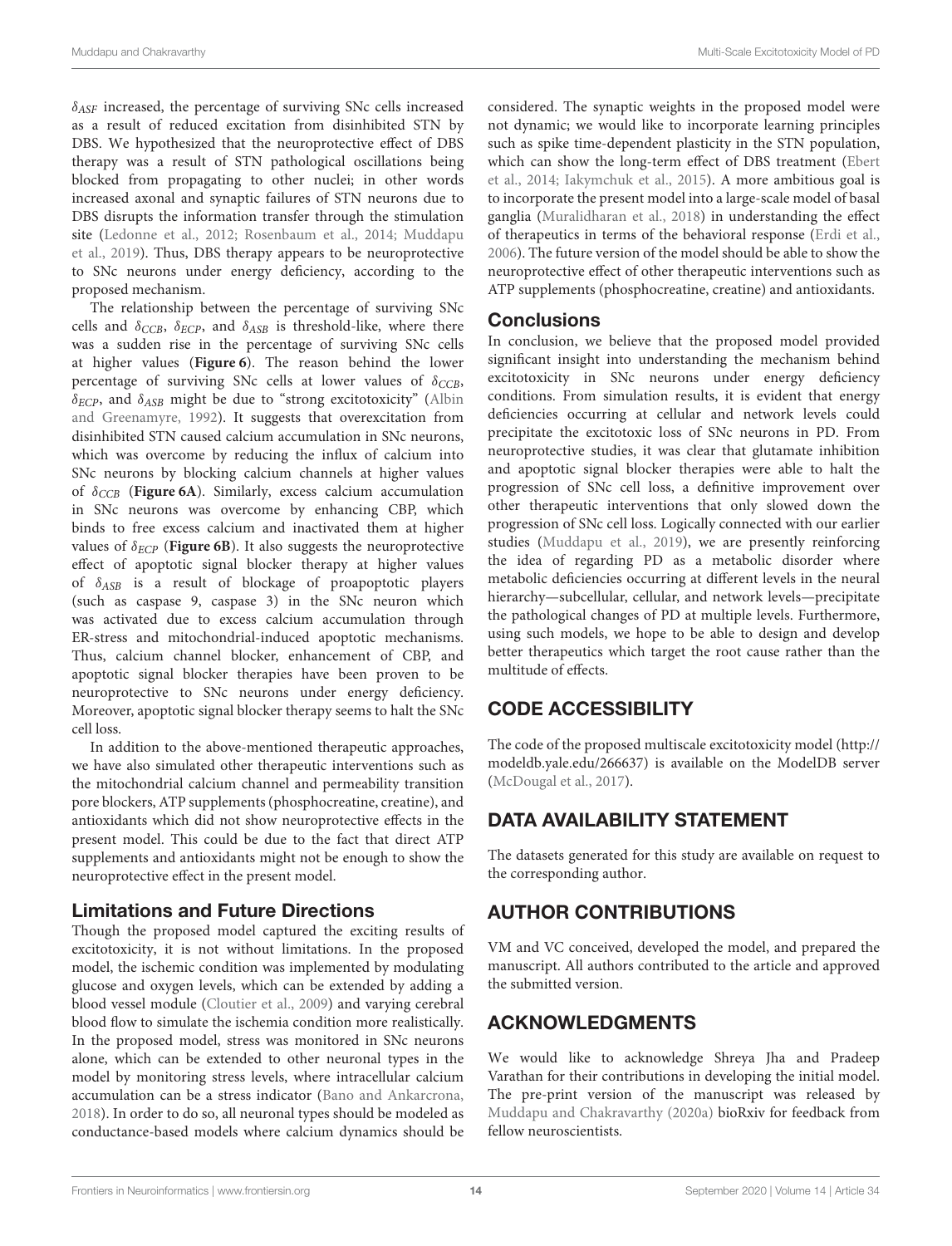## **REFERENCES**

- Albin, R. L., and Greenamyre, J. T. (1992). Alternative excitotoxic hypotheses. Neurology 42, 733–738. doi: 10.1212/WNL.42.4.733
- Arbuthnott, G. W., and Wickens, J. (2007). Space, time and dopamine. Trends Neurosci. 30, 62–69. doi: 10.1016/j.tins.2006.12.003
- Bano, D., and Ankarcrona, M. (2018). Beyond the critical point: an overview of excitotoxicity, calcium overload and the downstream consequences. Neurosci. Lett. 663, 79–85. doi: 10.1016/j.neulet.2017.08.048
- Bayram, E., Kaplan, N., Shan, G., and Caldwell, J. Z. K. (2020). The longitudinal associations between cognition, mood and striatal dopaminergic binding in Parkinson's Disease. Aging, Neuropsychol. Cogn. 27, 581–594. doi: 10.1080/13825585.2019.1653445.
- Ben-Jonathan, N., and Hnasko, R. (2001). Dopamine as a prolactin (PRL) inhibitor. Endocr. Rev. 22, 724–763. doi: 10.1210/edrv.22.6.0451
- Benkert, J., Hess, S., Roy, S., Beccano-Kelly, D., Wiederspohn, N., Duda, J., et al. (2019). Cav2.3 channels contribute to dopaminergic neuron loss in a model of Parkinson's disease. Nat. Commun. 10:5094. doi: 10.1038/s41467-019-12834-x
- Betts, M. J., O'Neill, M. J., and Duty, S. (2012). Allosteric modulation of the group III mGlu4 receptor provides functional neuroprotection in the 6 hydroxydopamine rat model of Parkinson's disease. Br. J. Pharmacol. 166, 2317–2330. doi: 10.1111/j.1476-5381.2012.01943.x
- Blakely, R. D., and Edwards, R. H. (2012). Vesicular and plasma membrane transporters for neurotransmitters. Cold Spring Harb. Perspect. Biol. 4:a005595. doi: 10.1101/cshperspect.a005595
- Bolam, J. P., and Pissadaki, E. K. (2012). Living on the edge with too many mouths to feed: why dopamine neurons die. Mov. Disord. 27, 1478–1483. doi: 10.1002/mds.25135
- Chan, H., Paur, H., Vernon, A. C., Zabarsky, V., Datla, K. P., Croucher, M. J., et al. (2010). Neuroprotection and functional recovery associated with decreased microglial activation following selective activation of mGluR2/3 receptors in a rodent model of Parkinson's disease. Parkinsons Dis. 2010:190450. doi: 10.4061/2010/190450
- Chander, B. S., and Chakravarthy, V. S. (2012). A computational model of neuro-glio-vascular loop interactions. PLoS ONE 7:e48802. doi: 10.1371/journal.pone.0048802
- Chaudhuri, K. R., Healy, D. G., and Schapira, A. H. V. (2006). Non-motor symptoms of Parkinson's disease: diagnosis and management. Lancet Neurol. 5, 235–245. doi: 10.1016/S1474-4422(06)70373-8
- Chen, K. C. (2005). Evidence on extracellular dopamine level in rat striatum: implications for the validity of quantitative microdialysis. J. Neurochem. 92, 46–58. doi: 10.1111/j.1471-4159.2004.02848.x
- Chhabria, K., and Chakravarthy, V. S. (2016). Low-dimensional models of "neuroglio-vascular unit" for describing neural dynamics under normal and energystarved conditions. Front. Neurol. 7:24. doi: 10.3389/fneur.2016.00024
- Chung, C. Y., Seo, H., Sonntag, K. C., Brooks, A., Lin, L., and Isacson, O. (2005). Cell type-specific gene expression of midbrain dopaminergic neurons reveals molecules involved in their vulnerability and protection. Hum. Mol. Genet. 14, 1709–1725. doi: 10.1093/hmg/ddi178
- Cloutier, M., Bolger, F. B., Lowry, J. P., and Wellstead, P. (2009). An integrative dynamic model of brain energy metabolism using in vivo neurochemical measurements. J. Comput. Neurosci. 27, 391–414. doi: 10.1007/s10827-009-0152-8
- de Kloet, E. R., Joëls, M., and Holsboer, F. (2005). Stress and the brain: from adaptation to disease. Nat. Rev. Neurosci. 6, 463–475. doi: 10.1038/nrn1683
- Dedman, J. R., and Kaetzel, M. A. (1997). Chapter 22 The role of intracellular calcium as a regulatory signal. Princ. Med. Biol. 7, 515–530. doi: 10.1016/S1569-2582(97)80130-4
- Ebert, M., Hauptmann, C., and Tass, P. A. (2014). Coordinated reset stimulation in a large-scale model of the STN-GPe circuit. Front. Comput. Neurosci. 8:154. doi: 10.3389/fncom.2014.00154
- Erdi, P., Kiss, T., Tóth, J., Ujfalussy, B., and Zalányi, L. (2006). From systems biology to dynamical neuropharmacology: proposal for a new methodology. Syst. Biol. 153, 299–308. doi: 10.1049/ip-syb:20050091
- Fairless, R., Williams, S. K., and Diem, R. (2019). Calcium-binding proteins as determinants of central nervous system neuronal vulnerability to disease. Int. J. Mol. Sci. 20:2146. doi: 10.3390/ijms20092146
- Ferrigno, A., Vairetti, M., Ambrosi, G., Rizzo, V., Richelmi, P., Blandini, F., et al. (2015). Selective blockade of mGlu5 metabotropic glutamate receptors is protective against hepatic mitochondrial dysfunction in 6-OHDA lesioned Parkinsonian rats. Clin. Exp. Pharmacol. Physiol. 42, 695–703. doi: 10.1111/1440-1681.12410
- Ford, C. P. (2014). The role of D2-autoreceptors in regulating dopamine neuron activity and transmission. Neuroscience 282, 13–22. doi: 10.1016/j.neuroscience.2014.01.025
- Fu, H., Hardy, J., and Duff, K. E. (2018). Selective vulnerability in neurodegenerative diseases. Nat. Neurosci. 21, 1350–1358. doi: 10.1038/s41593-018-0221-2
- Gao, Q., Ou, Z., Jiang, T., Tian, Y.-Y., Zhou, J.-S., Wu, L., et al. (2017). Azilsartan ameliorates apoptosis of dopaminergic neurons and rescues characteristic parkinsonian behaviors in a rat model of Parkinson's disease. Oncotarget 8, 24099–24109. doi: 10.18632/oncotarget.15732
- Garcia, L., D'Alessandro, G., Bioulac, B., and Hammond, C. (2005). Highfrequency stimulation in Parkinson's disease: more or less? Trends Neurosci. 28, 209–216. doi: 10.1016/j.tins.2005.02.005
- Garris, P. A., Christensen, J. R., Rebec, G. V., and Wightman, R. M. (1997). Real-time measurement of electrically evoked extracellular dopamine in the striatum of freely moving rats. J. Neurochem. 68, 152–161. doi: 10.1046/j.1471-4159.1997.68010152.x
- Goldman, J. G., and Postuma, R. (2014). Premotor and nonmotor features of Parkinson's disease. Curr. Opin. Neurol. 27, 434–441. doi: 10.1097/WCO.0000000000000112
- Götz, T., Kraushaar, U., Geiger, J., Lübke, J., Berger, T., and Jonas, P. (1997). Functional properties of AMPA and NMDA receptors expressed in identified types of basal ganglia neurons. J. Neurosci. 17, 204–215. doi: 10.1523/JNEUROSCI.17-01-00204.1997
- Grace, A. A., and Bunney, B. S. (1984a). The control of firing pattern in nigral dopamine neurons: burst firing. J. Neurosci. 4, 2877–2890. doi: 10.1523/JNEUROSCI.04-11-02877.1984
- Grace, A. A., and Bunney, B. S. (1984b). The control of firing pattern in nigral dopamine neurons: single spike firing. J. Neurosci. 4, 2866–2876. doi: 10.1523/JNEUROSCI.04-11-02866.1984
- Greene, J. G., Dingledine, R., and Greenamyre, J. T. (2005). Gene expression profiling of rat midbrain dopamine neurons: implications for selective vulnerability in parkinsonism. Neurobiol. Dis. 18, 19–31. doi: 10.1016/j.nbd.2004.10.003
- Hnasko, T. S., and Edwards, R. H. (2012). Neurotransmitter corelease: mechanism and physiological role. Annu. Rev. Physiol. 74, 225–243. doi: 10.1146/annurev-physiol-020911-153315
- Humphries, M. D., Lepora, N., Wood, R., and Gurney, K. (2009). Capturing dopaminergic modulation and bimodal membrane behaviour of striatal medium spiny neurons in accurate, reduced models. Front. Comput. Neurosci. 3:26. doi: 10.3389/neuro.10.026.2009
- Hurley, M. J., Brandon, B., Gentleman, S. M., and Dexter, D. T. (2013). Parkinson's disease is associated with altered expression of CaV1 channels and calciumbinding proteins. Brain 136, 2077–2097. doi: 10.1093/brain/awt134
- Iakymchuk, T., Rosado-Muñoz, A., Guerrero-Martínez, J. F., Bataller-Mompeán, M., and Francés-Víllora, J. V. (2015). Simplified spiking neural network architecture and STDP learning algorithm applied to image classification. EURASIP J. Image Video Process. 4, 1–11. doi: 10.1186/s13640-015- 0059-4
- Inoue, K., Miyachi, S., Nishi, K., Okado, H., Nagai, Y., Minamimoto, T., et al. (2019). Recruitment of calbindin into nigral dopamine neurons protects against MPTP-induced parkinsonism. Mov. Disord. 34, 200–209. doi: 10.1002/mds.107
- Izhikevich, E. M. (2003). Simple model of spiking neurons. IEEE Trans. Neural Netw. 14, 1569–1572. doi: 10.1109/TNN.2003.820440
- Izhikevich, E. M. (2007). Dynamical Systems in Neuroscience: The Geometry of Excitability and Bursting. Cambridge, MA: MIT Press.
- Johnson, K., Conn, P., and Niswender, C. (2009). Glutamate receptors as therapeutic targets for parkinsons disease. CNS Neurol. Disord. Drug Targets 8, 475–491. doi: 10.2174/187152709789824606
- Jourdain, V. A., Schechtmann, G., and Di Paolo, T. (2014). Subthalamotomy in the treatment of Parkinson's disease: clinical aspects and mechanisms of action. J. Neurosurg. 120, 140–151. doi: 10.3171/2013.10.JNS13332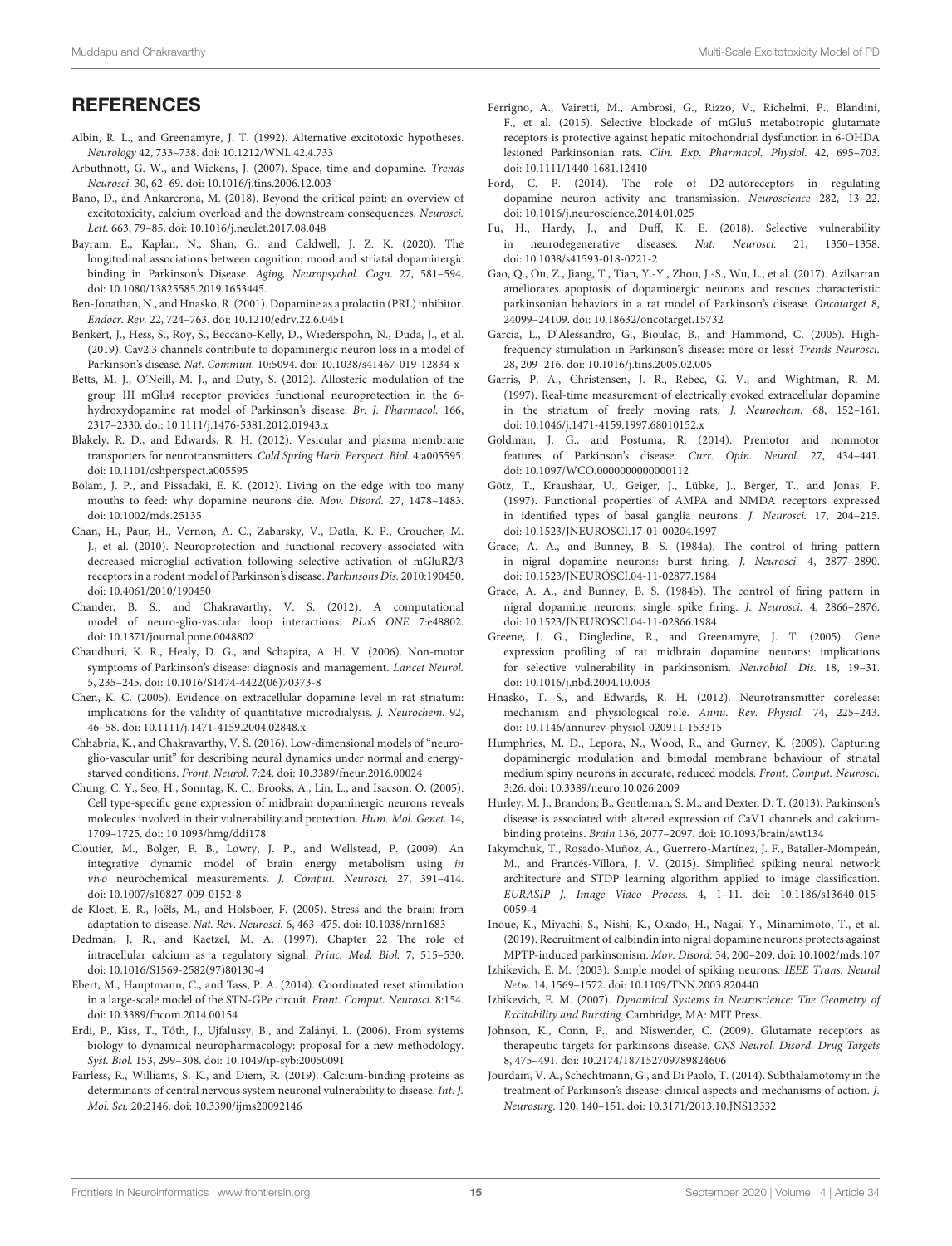- Koshkina, E. (2006). Extracellular Dopamine Concentration Control: Computational Model of Feedback Control. Available online at: http://dl. acm.org/citation.cfm?id=1236799 (accessed March 11, 2016).
- Ledonne, A., Mango, D., Bernardi, G., Berretta, N., and Mercuri, N. B. (2012). A continuous high frequency stimulation of the subthalamic nucleus determines a suppression of excitatory synaptic transmission in nigral dopaminergic neurons recorded in vitro. Exp. Neurol. 233, 292–302. doi: 10.1016/j.expneurol.2011.10.018
- Lee, C. C. J., Anton, M., Poon, C. S., and McRae, G. J. (2009). A kinetic model unifying presynaptic short-term facilitation and depression. J. Comput. Neurosci. 26, 459–473. doi: 10.1007/s10827-008-0122-6
- Limphaibool, N., Iwanowski, P., Holstad, M. J. V., and Perkowska, K. (2018). Parkinsonism in inherited metabolic disorders: key considerations and major features. Front. Neurol. 9:857. doi: 10.3389/fneur.2018.00857
- Lipski, J., Nistico, R., Berretta, N., Guatteo, E., Bernardi, G., and Mercuri, N. B. (2011). L-DOPA: a scapegoat for accelerated neurodegeneration in Parkinson's disease? Prog. Neurobiol. 94, 389–407. doi: 10.1016/j.pneurobio.2011.06.005
- Liss, B., and Striessnig, J. (2019). The potential of L-type calcium channels as a drug target for neuroprotective therapy in Parkinson's disease. Annu. Rev. Pharmacol. Toxicol. 59, 263–289. doi: 10.1146/annurev-pharmtox-010818-021214
- Lubomski, M., Tan, A. H., Lim, S.-Y., Holmes, A. J., Davis, R. L., and Sue, C. M. (2020). Parkinson's disease and the gastrointestinal microbiome. J. Neurol. 267, 2507–2523. doi: 10.1007/s00415-019-09320-1.
- Malhotra, J. D., and Kaufman, R. J. (2011). ER stress and its functional link to mitochondria: role in cell survival and death. Cold Spring Harb. Perspect. Biol. 3:a004424. doi: 10.1101/cshperspect.a004424
- Mandali, A., Rengaswamy, M., Chakravarthy, V. S., and Moustafa, A. A. (2015). A spiking Basal Ganglia model of synchrony, exploration and decision making. Front. Neurosci. 9:191. doi: 10.3389/fnins.2015.00191
- Masilamoni, G. J., Bogenpohl, J. W., Alagille, D., Delevich, K., Tamagnan, G., Votaw, J. R., et al. (2011). Metabotropic glutamate receptor 5 antagonist protects dopaminergic and noradrenergic neurons from degeneration in MPTP-treated monkeys. Brain 134, 2057–2073. doi: 10.1093/brain/awr137
- McDougal, R. A., Morse, T. M., Carnevale, T., Marenco, L., Wang, R., Migliore, M., et al. (2017). Twenty years of ModelDB and beyond: building essential modeling tools for the future of neuroscience. J. Comput. Neurosci. 42, 1–10. doi: 10.1007/s10827-016-0623-7
- McLeary, F. A., Rcom-H'cheo-Gauthier, A. N., Goulding, M., Radford, R. A. W., Okita, Y., Faller, P., et al. (2019). Switching on endogenous metal binding proteins in Parkinson's disease. Cells 8:179. doi: 10.3390/cells8020179
- Mendez, I., Sanchez-Pernaute, R., Cooper, O., Viñuela, A., Ferrari, D., Björklund, L., et al. (2005). Cell type analysis of functional fetal dopamine cell suspension transplants in the striatum and substantia nigra of patients with Parkinson's disease. Brain 128, 1498–1510. doi: 10.1093/brain/awh510
- Michel, P. P., Hirsch, E. C., and Hunot, S. (2016). Understanding dopaminergic cell death pathways in Parkinson disease. Neuron 90, 675–691. doi: 10.1016/j.neuron.2016.03.038
- Michmizos, K. P., and Nikita, K. S. (2011). "Addition of deep brain stimulation signal to a local field potential driven Izhikevich model masks the pathological firing pattern of an STN neuron," in 2011 Annual International Conference of the IEEE Engineering in Medicine and Biology Society (Boston, MA: IEEE), 7290–7293.
- Moro, E., Esselink, R. J. A., Xie, J., Hommel, M., Benabid, A. L., and Pollak, P. (2002). The impact on Parkinson's disease of electrical parameter settings in STN stimulation. Neurology 59, 706–713. doi: 10.1212/WNL.59.5.706
- Muddapu, V. R., and Chakravarthy, S. V. (2017). Programmed cell death in substantia nigra due to subthalamic nucleus-mediated excitotoxicity: a computational model of Parkinsonian neurodegeneration. BMC Neurosci. 59, 29–30. doi: 10.1186/s12868-017-0371-2#Sec113
- Muddapu, V. R., and Chakravarthy, V. S. (2020a). A multi-scale computational model of excitotoxic loss of dopaminergic cells in Parkinson's disease. bioRxiv 1–36. doi: 10.1101/2020.02.20.957704
- Muddapu, V. R., and Chakravarthy, V. S. (2020b). Influence of energy deficiency on the molecular processes of substantia nigra pars compacta cell for understanding parkinsonian neurodegeneration - a comprehensive biophysical computational model. bioRxiv 1–68. doi: 10.1101/2020.02.18.950337
- Muddapu, V. R., Dharshini, S. A. P., Chakravarthy, V. S., and Gromiha, M. M. (2020a). Neurodegenerative diseases -is metabolic deficiency the root cause? Front. Neurosci. 14:213. doi: 10.3389/fnins.2020.00213
- Muddapu, V. R., Mandali, A., Chakravarthy, V. S., and Ramaswamy, S. (2019). A computational model of loss of dopaminergic cells in Parkinson's disease due to glutamate-induced excitotoxicity. Front. Neural Circuits 13:11. doi: 10.3389/fncir.2019.00011
- Muddapu, V. R., Vijaykumar, K., Ramakrishnan, K., and Chakravarthy, V. S. (2020b). A computational model of levodopa-induced toxicity in Substantia nigra pars compacta in Parkinson's disease. bioRxiv 1–55. doi: 10.1101/2020.04.05.026807
- Muralidharan, V., Mandali, A., Balasubramani, P. P., Mehta, H., Srinivasa Chakravarthy, V., and Jahanshahi, M. (2018). A cortico-basal ganglia model to understand the neural dynamics of targeted reaching in normal and Parkinson's conditions, in Computational Neuroscience Models of the Basal Ganglia, eds V. S. Chakravarthy and A. A. Moustafa (Singapore: Springer Singapore), 167–195.
- Nam, G. E., Kim, S. M., Han, K., Kim, N. H., Chung, H. S., Kim, J. W., et al. (2018). Metabolic syndrome and risk of Parkinson disease: a nationwide cohort study. PLoS Med. 15:e1002640. doi: 10.1371/journal.pmed.1002640
- Navntoft, C. A., and Dreyer, J. K. (2016). How compensation breaks down in Parkinson's disease: Insights from modeling of denervated striatum. Mov. Disord. 31, 280–289. doi: 10.1002/mds.26579
- Oheim, M., Kirchhoff, F., and Stühmer, W. (2006). Calcium microdomains in regulated exocytosis. Cell Calcium 40, 423–439. doi: 10.1016/j.ceca.2006.08.007
- Omori, K., and Okutani, F. (2020). Impaired olfactory identification of patients with cerebrovascular disease can be revealed by dual testing. Chemosens. Percept. 13, 132–140. doi: 10.1007/s12078-019-09274-8
- Oorschot, D. E. (1996). Total number of neurons in the neostriatal, pallidal, subthalamic, and substantia nigral nuclei of the rat basal ganglia: a stereological study using the cavalieri and optical disector methods. J. Comp. Neurol. 366, 580–599. doi: 10.1002/(SICI)1096-9861(19960318)366:4<580::AID-CNE3>3.0.CO;2-0
- Orrenius, S., Zhivotovsky, B., and Nicotera, P. (2003). Regulation of cell death: the calcium-apoptosis link. Nat. Rev. Mol. Cell Biol. 4, 552–565. doi: 10.1038/nrm1150
- Pacelli, C., Giguère, N., Bourque, M.-J., Lévesque, M., Slack, R. S., and Trudeau, L.-É. (2015). Elevated mitochondrial bioenergetics and axonal arborization size are key contributors to the vulnerability of dopamine neurons. Curr. Biol. 25, 2349–2360. doi: 10.1016/j.cub.2015.07.050
- Paoletti, F. P., Tambasco, N., and Parnetti, L. (2019). Levodopa treatment in Parkinson's disease: earlier or later? Ann. Transl. Med. 7:S189. doi: 10.21037/atm.2019.07.36
- Perier, C., Bov,é, J., and Vila, M. (2012). Mitochondria and programmed cell death in Parkinson's disease: apoptosis and beyond. Antioxid. Redox Signal. 16, 883–895. doi: 10.1089/ars.2011.4074
- Piccini, P., and Pavese, N. (2006). State-of-the-art therapeutic strategies in Parkinson's disease. Eur. Neurol. Rev. 6, 20–25. doi: 10.17925/ENR.2006.00.01.1a
- Pissadaki, E. K., and Bolam, J. P. (2013). The energy cost of action potential propagation in dopamine neurons: clues to susceptibility in Parkinson's disease. Front. Comput. Neurosci. 7:13. doi: 10.3389/fncom.2013.00013
- Postuma, R. B., Iranzo, A., Hu, M., Högl, B., Boeve, B. F., Manni, R., et al. (2019). Risk and predictors of dementia and parkinsonism in idiopathic REM sleep behaviour disorder: a multicentre study. Brain 142, 744–759. doi: 10.1093/brain/awz030
- Ritz, B., Rhodes, S. L., Qian, L., Schernhammer, E., Olsen, J. H., and Friis, S. (2010). L-type calcium channel blockers and Parkinson disease in Denmark. Ann. Neurol. 67, 600–606. doi: 10.1002/ana.21937
- Rodriguez, M. C., Obeso, J. A., and Olanow, C. W. (1998). Subthalamic nucleusmediated excitotoxicity in Parkinson's disease: a target for neuroprotection. Ann. Neurol. 44, S175–188. doi: 10.1002/ana.410440726
- Rosenbaum, R., Zimnik, A., Zheng, F., Turner, R. S., Alzheimer, C., Doiron, B., et al. (2014). Axonal and synaptic failure suppress the transfer of firing rate oscillations, synchrony and information during high frequency deep brain stimulation. Neurobiol. Dis. 62, 86–99. doi: 10.1016/j.nbd.2013.09.006
- Rubin, J. E., and Terman, D. (2004). High frequency stimulation of the subthalamic nucleus eliminates pathological thalamic rhythmicity